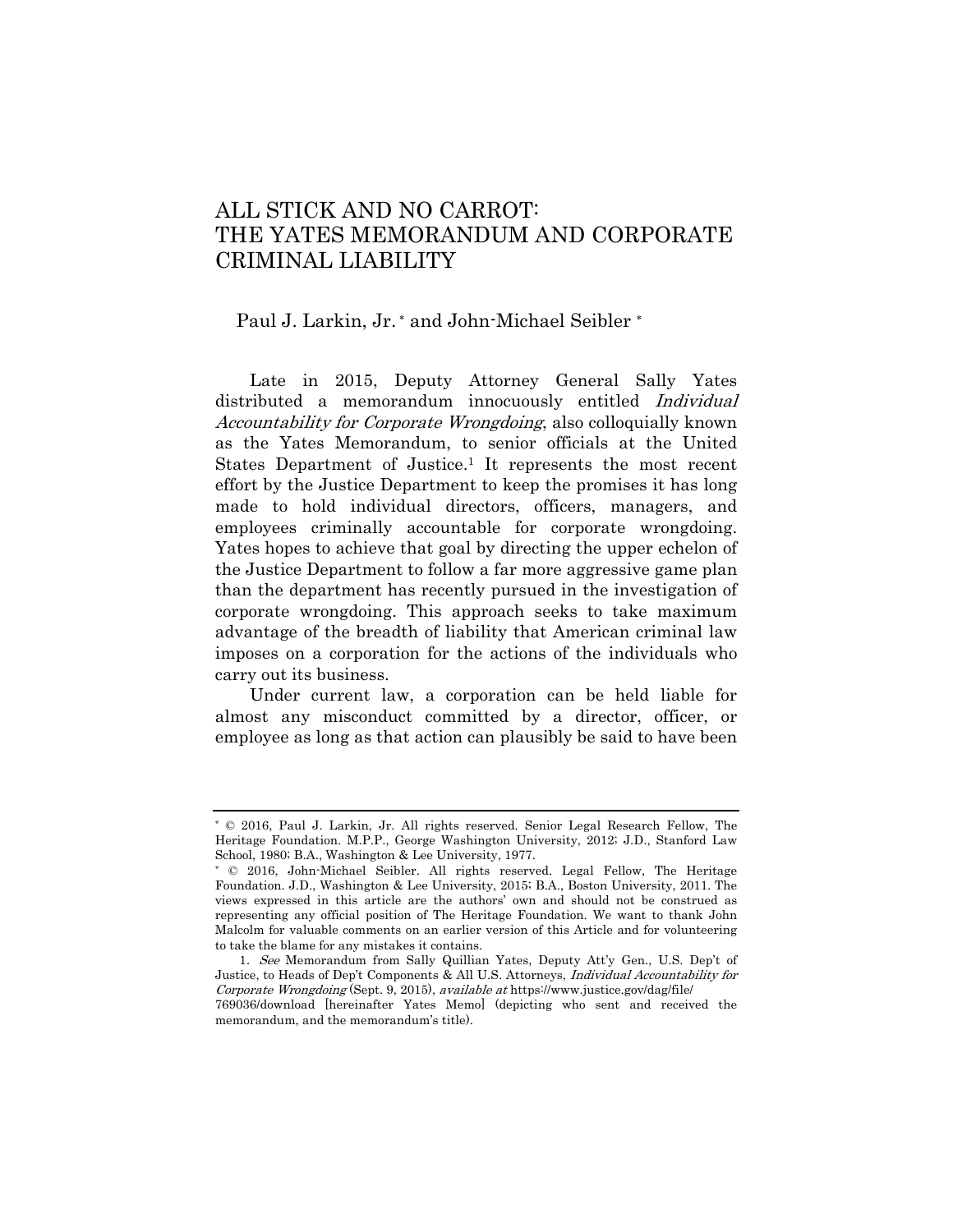done in furtherance of the corporation's mission.2 A corporation can operate only through the work of its personnel, so it effectively takes the risk that one or more of its employees will break the law in the process. There is also little that a corporation can do to minimize or corral that risk. A corporate director or officer need not have committed the illegal conduct, nor must the company's senior management have authorized it. In fact, a corporation is liable even if its senior management was in the dark as to the individual's conduct (e.g., a low-level employee working overseas) and company policy expressly prohibited what the employee did (e.g., bribing a foreign government official). The bottom line is that a corporation is criminally, strictly, and vicariously liable for whatever crimes corporate personnel commit on company time unless they are on a frolic and detour for their own exclusive, personal benefit. Beyond that narrow exception, there is nothing that a corporation can do to avoid being liable for what its employees have done. Because corporations cannot be imprisoned, the only question is the size of the fine or other penalties that a corporation must pay to bring a criminal case to a close.

The problem that the Justice Department faces is not that there are any serious legal impediments to the conviction of a corporation for any crimes that its personnel may commit while furthering the company's business. Rather, the problem is the one that Joe Friday of Dragnet fame always faithfully undertook: acquiring sufficient proof that a crime has been committed.3 The purpose of the Yates Memo is to remove whatever barriers stand in the way of the government's ability to investigate crime by shifting the onus of the investigation to the corporation. That shift alone would be remarkable given the architecture of the criminal justice system that has been in place since the creation of large-scale, professional law-enforcement agencies in the nineteenth century. Yet the Yates Memo tries to shift that burden by disguising what it seeks to do in a manner reminiscent of David Copperfield.

<sup>2</sup>. See, e.g., ELLEN S. PODGOR ET AL., WHITE COLLAR CRIME 28–31 (2013) (explaining how corporations can be convicted for an employee's improper conduct when that employee is acting within the scope of his or her employment).

<sup>3</sup>. See Ronald Steiner et al., The Rise and Fall of the Miranda Warnings in Popular Culture, 59 CLEV. ST. L. REV. 219, 224 n.33 (2011) (noting that Joe Friday was a fictional detective in the television series *Dragnet*).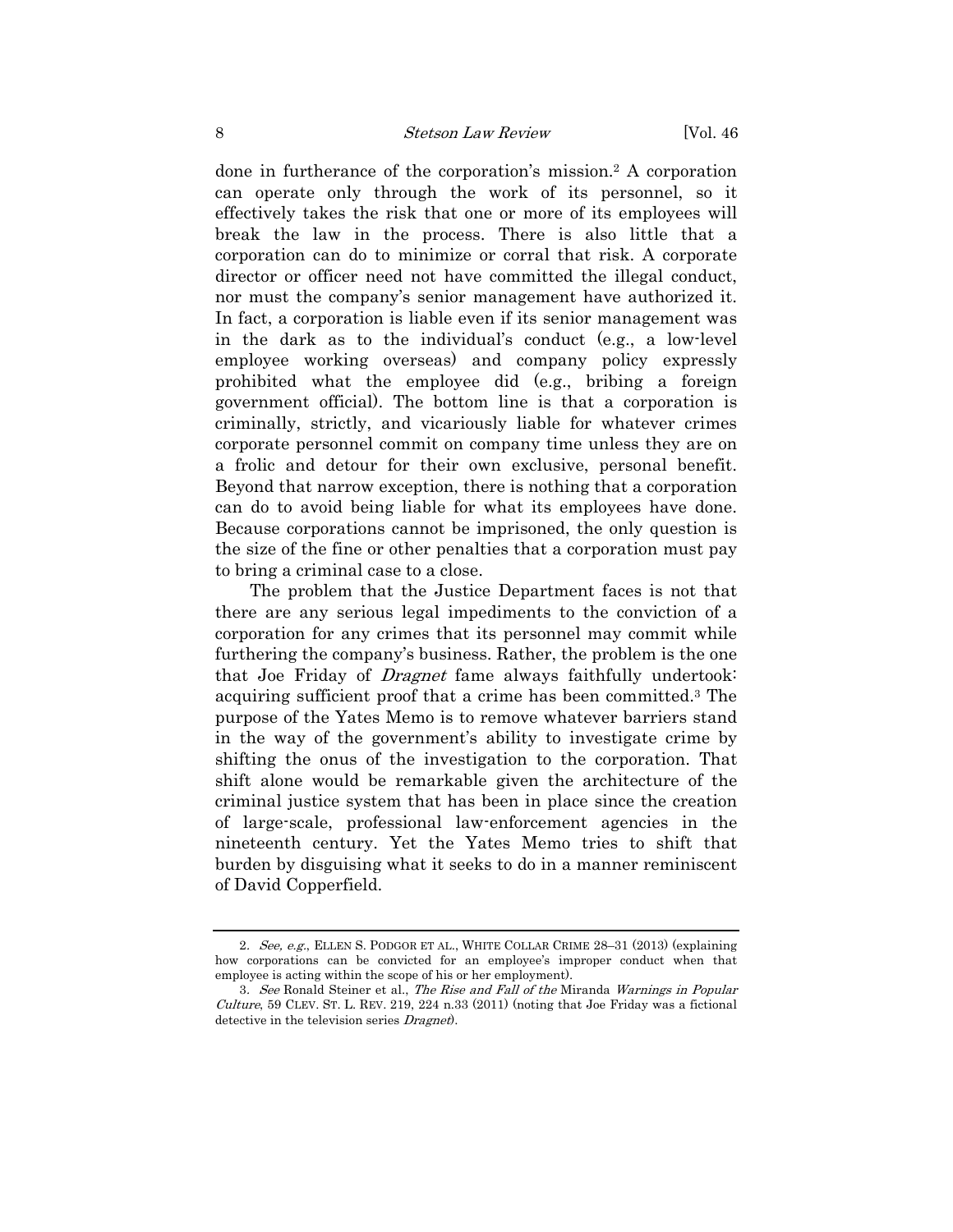The Yates Memo forces corporations to become deputies in the government's investigation—turning over to the government whatever evidence of guilt it discovers and abandoning any privilege that it or its personnel could invoke against being conscripted. It effectively directs Justice Department lawyers to refuse to agree to any resolution of a criminal investigation that would afford the target corporation credit for cooperation unless the company supplies the department with proof of guilt of the responsible party or parties that is sufficient to establish the government's prima facie case of illegality.4 The practical outcome is a shift of the burden of investigation from the government to a private party. The effect of the government's new game plan is to force the suspect of the investigation (e.g., the Acme Company of Road Runner fame) to prove someone else's guilt (e.g., Wiley Coyote) in order to avoid what for corporations may be the equivalent of the death penalty. Whatever the justification for that shift may be—whether to make up for the limited resources that the government can expend on corporate criminal investigations, or for some other reason—the Department's new policy was a paradigm shift in the way that this country has conducted criminal investigations. Accordingly, the Yates Memo raises major issues of criminal justice policy that deserve serious scrutiny and debate among the members of the bar, the bench, and the academy. It is the intent of this Article to help that discussion along.

#### I. THE EVOLUTION OF CORPORATE CRIMINAL LIABILITY

At common law a corporation was a fictional entity, the offspring of law, not biology.5 That characterization had important consequences for the criminal process. An entity that exists only in the eyes of the law cannot intend wrongdoing, feel guilt, be imprisoned, or fear death.6 Therefore, the traditional

<sup>4.</sup> See Yates Memo, supra note 1, at 2–3 (explaining that corporations are not eligible for cooperation credit unless they divulge all relevant facts about individuals responsible for the misconduct).

<sup>5</sup>. See, e.g., Trs. of Dartmouth Coll. v. Woodward, 17 U.S. 518, 636 (1819) ("A corporation is an artificial being, invisible, intangible, and existing only in contemplation of law. Being the mere creature of law, it possesses only those properties which the charter of its creation confers upon it, either expressly, or as incidental to its very existence.").

 <sup>6.</sup> John C. Coffee, Jr., "No Soul to Damn: No Body to Kick": An Unscandalized Inquiry into the Problem of Corporate Punishment, 79 MICH. L. REV. 386, 386 (1981)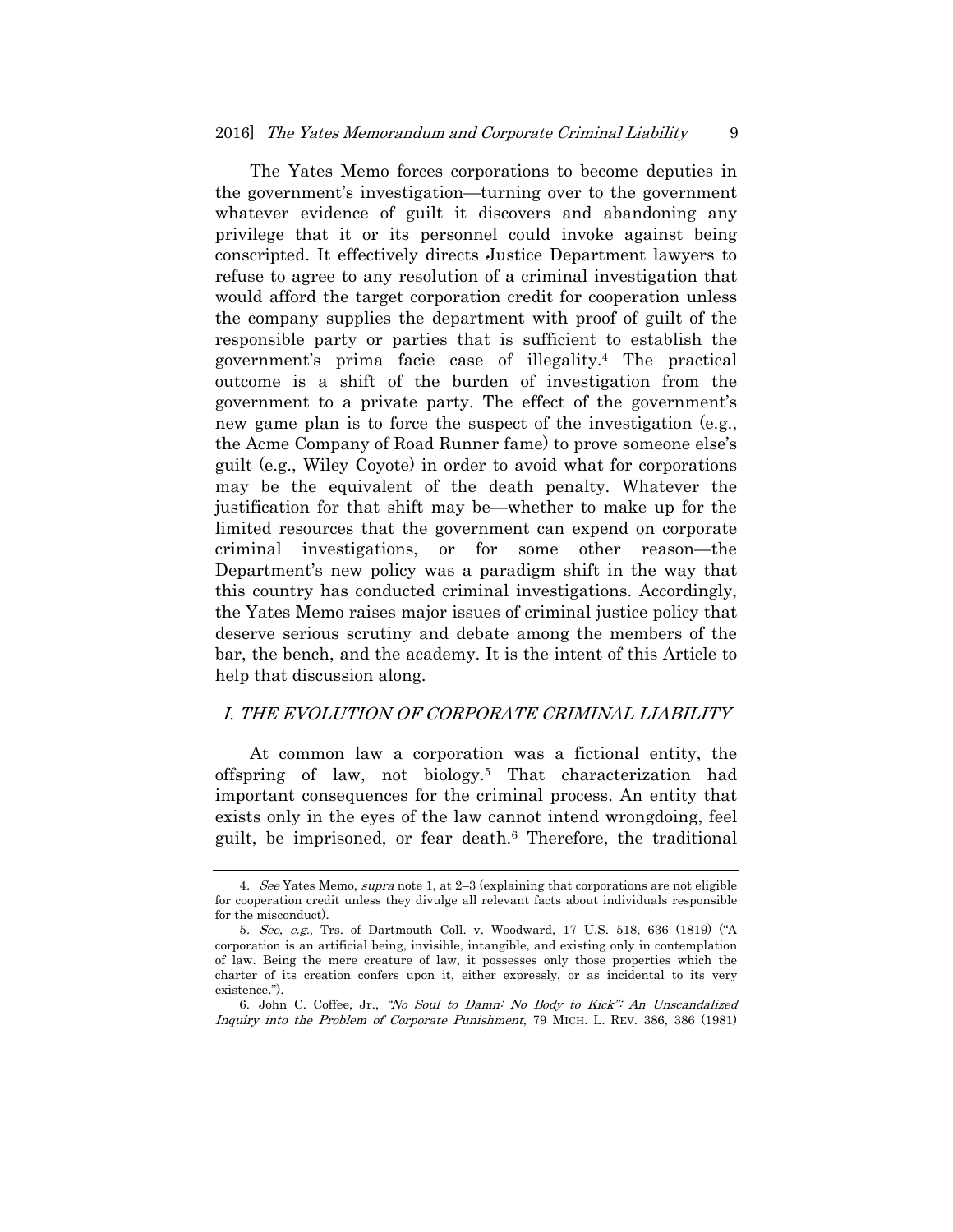justifications for criminal punishment—retribution, deterrence, incapacitation, and rehabilitation—have little relevance where a corporation is the alleged culprit. The result of this characterization was to place a corporation outside of criminal law, not as an "outlaw," a party unprotected by the law (although they are close to that status today), but as an entity that could not commit a crime because it lacked the evil intent that the common law deemed necessary.7 The rule, one that endured for quite some time, was that the members of a corporation could be charged with a crime, but the corporation itself could not.8

But change was afoot. Over the course of the nineteenth century, the economy became industrialized as railroads replaced horse-drawn carriages, steamships replaced clipper ships, and industrial plants replaced mills and shops. Increased urbanization followed as cities became the home for manufacturing, as well as finance and commerce. The result was a proliferation in the potential number and gravity of harms that corporate actors could inflict on individuals and society, accompanied by a change in the social perception of corporations.9 In response, the courts and legislatures chipped away at

<sup>(</sup>quoting Edward, First Baron Thurlow, Lord Chancellor of England, saying, "Did you ever expect a corporation to have a conscience, when it has no soul to be damned, and no body to be kicked?").

<sup>7</sup>. See, e.g., Morissette v. United States, 342 U.S. 246, 250–52 (1952) (explaining that a crime cannot be committed without intent).

<sup>8</sup>. See, e.g., State v. The President and Dir's of the Ohio & Miss. R.R. Co., 23 Ind. 362, 364 (1864) (explaining how corporations cannot be found guilty because the corporation acts through its agents); State v. Great Works Milling & Mfg. Corp., 20 Me. 41, 44 (1841) ("It is a doctrine then, in conformity with the demands of justice, and a proper distinction between the innocent and the guilty, that when a crime or misdemeanor is committed under color of corporate authority, the individuals acting in the business, and not the corporation should be indicted."); Anonymous Case (No. 935), 88 Eng. Rep. 1517, 1518 (K.B. 1701) (stating that a corporation cannot be indicted, but its members can); 1 WILLIAM BLACKSTONE, COMMENTARIES 464 (1992) ("A corporation cannot commit treason, or felony, or other crime, in [its] corporate capacity: though [its] members may, in their distinct individual capacities.") (footnote omitted); Kathleen F. Brickey, Corporate Criminal Accountability: A Brief History and an Observation, 60 WASH. U. L.Q. 393, 396 (1982) (explaining that early case law showed reluctance to find a corporation criminally liable); H. Lowell Brown, Vicarious Criminal Liability of Corporations for the Acts of Their Employees and Agents, 41 LOY. L. REV. 279, 280 (1995) (explaining that corporations were thought to be incapable of committing a crime, and could only be charged through its members); V.S. Khanna, Comment, Corporate Criminal Liability: What Purpose Does It Serve?, 109 HARV. L. REV. 1477, 1479–80 & nn.4–12 (1996) (discussing early history of organizational liability).

<sup>9</sup>. See, e.g., Harold J. Laski, The Basis of Vicarious Liability, 26 YALE L.J. 105, 108– 09 (1916) (explaining that the law shifted to the idea that the master is liable for the acts of the servant when the act is reasonably related to his service).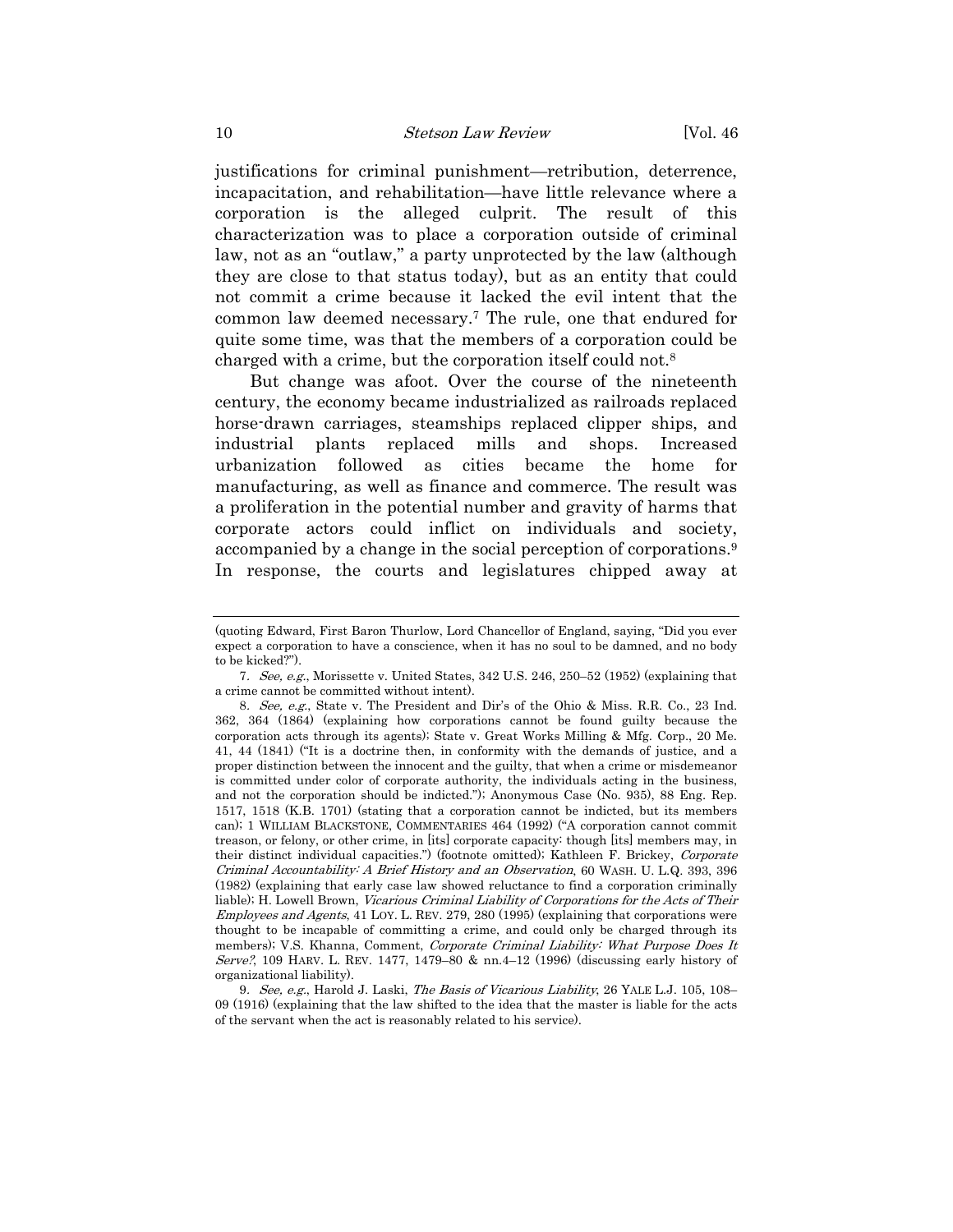corporate immunity.10 For example, in 1879 the Supreme Court decided that a corporation could be liable for the negligent actions of its employees.11 To the Court's mind, corporations could be held liable for whatever torts their employees committed in the course of their business, whether or not the company itself authorized those actions.12

Corporations are liable for every wrong they commit, and in such cases the doctrine of *ultra vires* has no application. They are also liable for the acts of their servants while such servants are engaged in the business of their principal, in the same manner and to the same extent that individuals are liable under like circumstances. Merchants' Bank v. State Bank, 10 Wall. 604. An action may be maintained against a corporation for its malicious or negligent torts, however foreign they may be to the object of its creation or beyond its granted powers. It may be sued for assault and battery, for fraud and deceit, for false imprisonment, for malicious prosecution, for nuisance, and for libel.

In dicta the Court even wrote that "[i]n certain cases [a corporation] may be indicted for misfeasance or nonfeasance touching duties imposed upon it in which the public are interested. Its offences may be such as will forfeit its existence." Id.

12. Id. at 702. The Court elaborated on this point in the 1899 case of *Washington Gas-*Light Co. v. Lansden:

"That for acts done by the agents of a corporation, either in contractu or in delicto, in the course of its business and of their employment, the corporation is responsible as an individual is responsible under similar circumstances." The doctrine of this case has been approved and reaffirmed in many cases in this court since that time. The result of the authorities is, as we think, that, in order to hold a corporation liable for the torts of any of its agents, the act in question must be performed in the course and within the scope of the agent's employment in the business of the principal. The corporation can be held responsible for acts which are not strictly within the corporate powers, but which were assumed to be performed for the corporation, and by the corporate agents who were competent to employ the corporate powers actually exercised. There need be no written authority under seal nor vote of the corporation constituting the agency or authorizing the act. But, in the absence of evidence of this nature, there must be evidence of some facts from which the authority of the agent to act upon or in relation to the subject-matter involved may be fairly and legitimately inferred by the court or jury.

172 U.S. 534, 544 (1899) (quoting Phila. Wilmington & Balt. R.R. Co. v. Quigley, 62 U.S. 202, 210 (1858)). The Court had also analyzed the situation a few years earlier:

A corporation is doubtless liable, like an individual, to make compensation for any tort committed by an agent in the course of his employment, although the act is done wantonly and recklessly, or against the express orders of the principal. . . . A corporation may even be held liable for a libel, or a malicious prosecution, by its agent within the scope of his employment; and the malice

<sup>10</sup>. See, e.g., Paul J. Larkin, Jr., Funding Favored Sons and Daughters: Nonprosecution Agreements and "Extraordinary Restitution" in Environmental Criminal Cases, 47 LOY. L.A. L. REV. 1, 11 nn.22–23 (2013) [hereinafter Larkin, Nonprosecution Agreements] (explaining how the legislature took steps to hold corporations liable as society became more industrialized).

<sup>11</sup>. See First Nat'l Bank of Carlisle v. Graham, 100 U.S. 699, 702 (1879):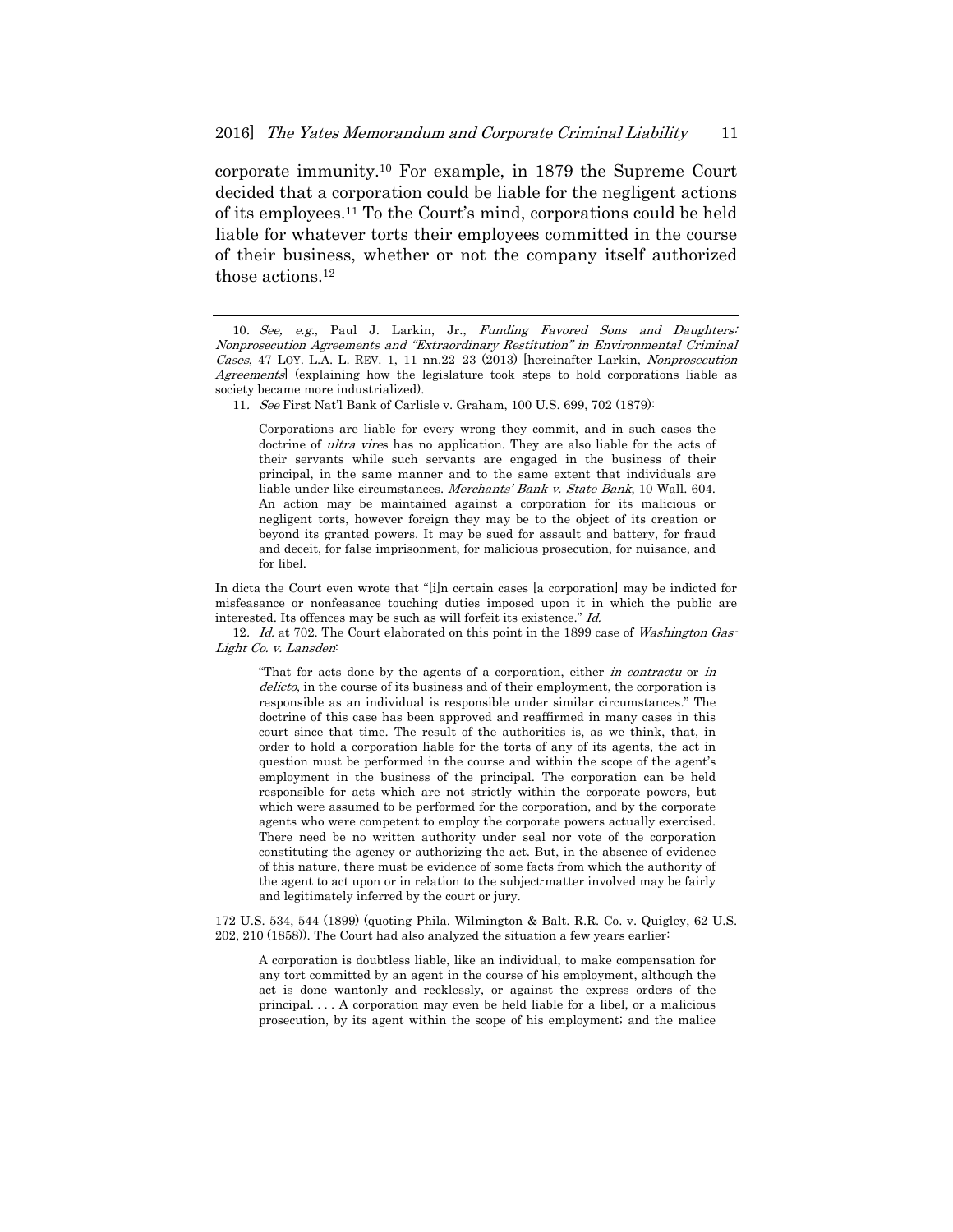Nonetheless, the criminal law lagged behind civil law. Even after tort law left behind its goal "of punishing or deterring blameworthy civil conduct"13 and shifted its concern to compensating injured parties for the dangerous consequences of large-scale industrialization and urbanization,<sup>14</sup> the criminal law continued largely to demand that  $motive^{15}$ —or, more accurately,  $evil$  intent<sup>16</sup>—remain the universal predicate for criminal liability.17 No inanimate entity could possess a state of mind, let alone one that was "evil," so corporations remained free from criminal liability.18

The other shoe dropped in the first decade of the twentieth century. The case was New York Central & Hudson River Railroad Co. v. United States.<sup>19</sup> To win business away from a shipping firm, a corporate shipping agent offered sugar refining companies a rebate to transport their products by rail, a practice

Lake Shore & M.S. Ry. Co. v. Prentice, 147 U.S. 101, 109–10 (1893) (internal citations and punctuation omitted).

13. G. EDWARD WHITE, TORT LAW IN AMERICA: AN INTELLECTUAL HISTORY 62 (1980).

14. See, e.g., Paul J. Larkin, Jr., Strict Liability Offenses, Incarceration, and the Cruel and Unusual Punishments Clause, 37 HARV. J.L. & PUB. POL'Y 1065, 1072–73 (2014) (explaining how industrialization sparked a humanitarian concern for the harms that corporations could inflict upon their workers and consumers).

15. Laski, supra note 9, at 108–09.

16. See, e.g., Morissette v. United States, 342 U.S. 246, 250 (1952) (explaining that the evil state of mind is necessary to "make criminal an otherwise indifferent act, or increase the degree of the offense or its punishment").

17. See, e.g., Ronald A. Cass, Ignorance of the Law: A Maxim Reexamined, 17 WM. & MARY L. REV. 671, 683 (1976):

At common law, the mens rea necessary to convict generally required that the government show the defendant to have acted purposefully to bring about a harm, to have known facts indicating that the harm would be a likely result of his action, or to have acted without concern for whether the harm would follow.

See also Edwin Meese III & Paul J. Larkin, Jr., Reconsidering the Mistake of Law Defense, 102 J. CRIM. L. & CRIMINOLOGY 725, 747 (2012) ("Blameworthiness used to serve as a criterion that distinguished those who were evil-minded from those who were morally innocent, or just negligent.").

18. See Coffee, supra note 6, at 386 (explaining how judges were frustrated when faced with convicting a corporation because corporations do not possess a conscience).

19. 212 U.S. 481 (1909).

necessary to support either action, if proved in the agent, may be imputed to the corporation. . . . But, as well observed by Mr. Justice Field, now chief justice of Massachusetts: The logical difficulty of imputing the actual malice or fraud of an agent to his principal is perhaps less when the principal is a person than when it is a corporation; still the foundation of the imputation is not that it is inferred that the principal actually participated in the malice or fraud, but, the act having been done for his benefit by his agent acting within the scope of his employment in his business, it is just that he should be held responsible for it in damages.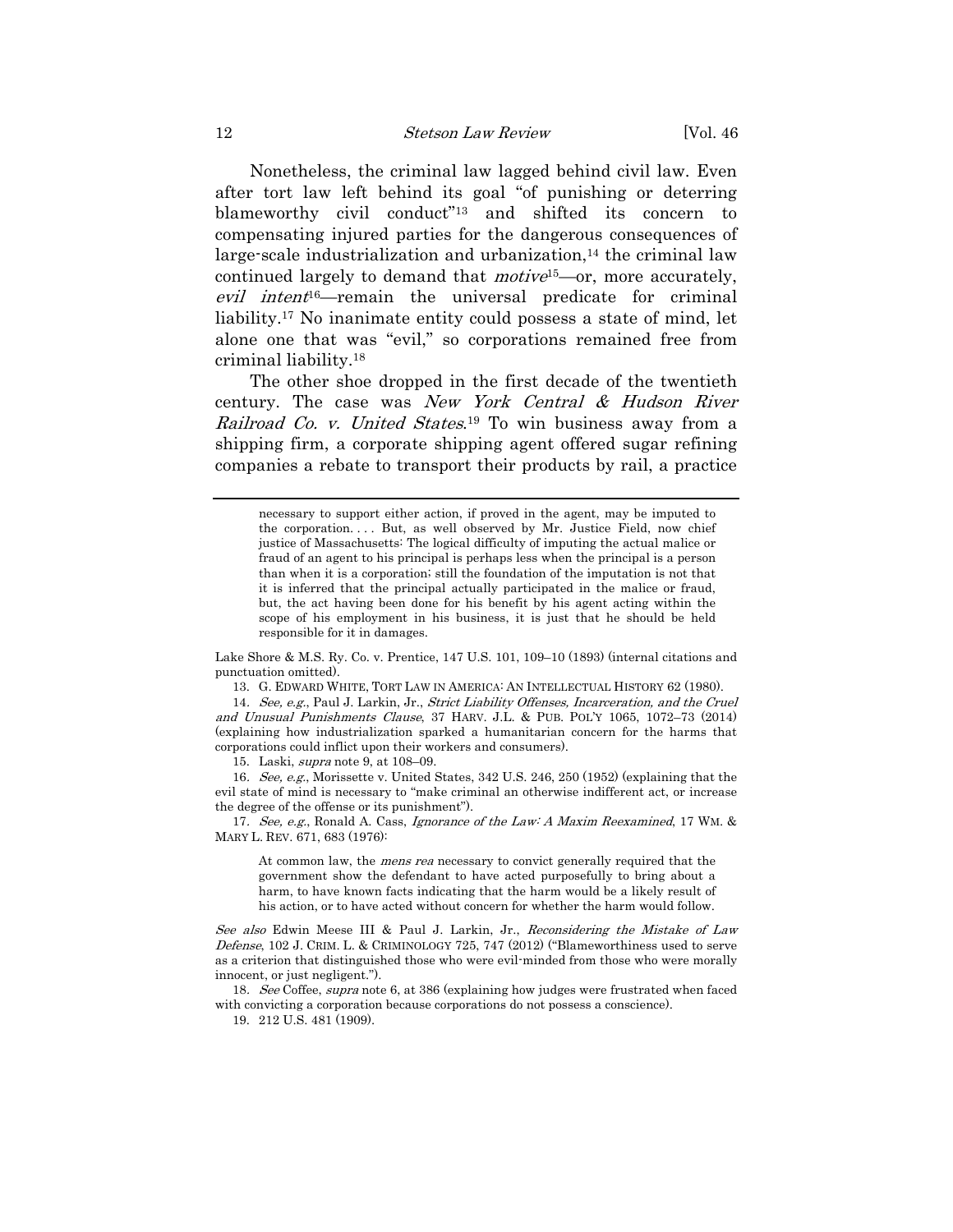forbidden by federal law.20 Convicted of violating that law, Hudson River Railroad Company argued that, being a corporation, it was immune from prosecution under the common law.21 On the railroad's appeal, the Supreme Court abandoned the common law doctrine.22 Beginning with the proposition that corporations could be held liable for the torts of their employees, the Court saw no reason to maintain corporate immunity under the criminal law because criminal responsibility was "only a step farther" than civil liability.<sup>23</sup> Accordingly, the Court ruled that, just as a corporation can be held vicariously liable for its employees' torts, so too should a corporation be held vicariously responsible for its employees' crimes committed by virtue of their authority to conduct the company's affairs.<sup>24</sup> Any other result, the Court reasoned, would immunize corporations for the manifold harms that a modern enterprise could inflict on the public.<sup>25</sup> As a

In this case we are to consider the criminal responsibility of a corporation for an act done while an authorized agent of the company is exercising the authority conferred upon him. It was admitted by the defendant at the trial that, at the time mentioned in the indictment, the general freight traffic manager and the assistant freight traffic manager were authorized to establish rates at which freight should be carried over the line of the New York Central & Hudson River Company, and were authorized to unite with other companies in the establishing, filing, and publishing of through rates, including the through rate or rates between New York and Detroit referred to in the indictment. Thus, the subject-matter of making and fixing rates was within the scope of the authority and employment of the agents of the company, whose acts in this connection are sought to be charged upon the company. Thus clothed with authority, the agents were bound to respect the regulation of interstate commerce enacted by Congress, requiring the filing and publication of rates and punishing departures therefrom. Applying the principle governing civil liability, we go only a step farther in holding that the act of the agent, while exercising the authority delegated to him to make rates for transportation, may be controlled, in the interest of public policy, by imputing his act to his employer and imposing penalties upon the corporation for which he is acting in the premises.

25. Id. at 494–96:

[T]here is a large class of offenses, of which rebating under the Federal statutes is one, wherein the crime consists in purposely doing the things prohibited by statute. In that class of crimes we see no good reason why corporations may not be held responsible for and charged with the knowledge

<sup>20</sup>. See Elkins Act, ch. 708, 32 Stat. 847 (1903) (making it unlawful to give or receive rebates in respect to transportation).

<sup>21</sup>. N.Y. Cent., 212 U.S. at 492.

<sup>22</sup>. See id. at 495–96 (explaining that the only way to stop corporations' abuse of interstates commerce is to break from the common law doctrine that gives corporations immunity from punishment).

<sup>23</sup>. Id. at 494.

<sup>24</sup>. Id.: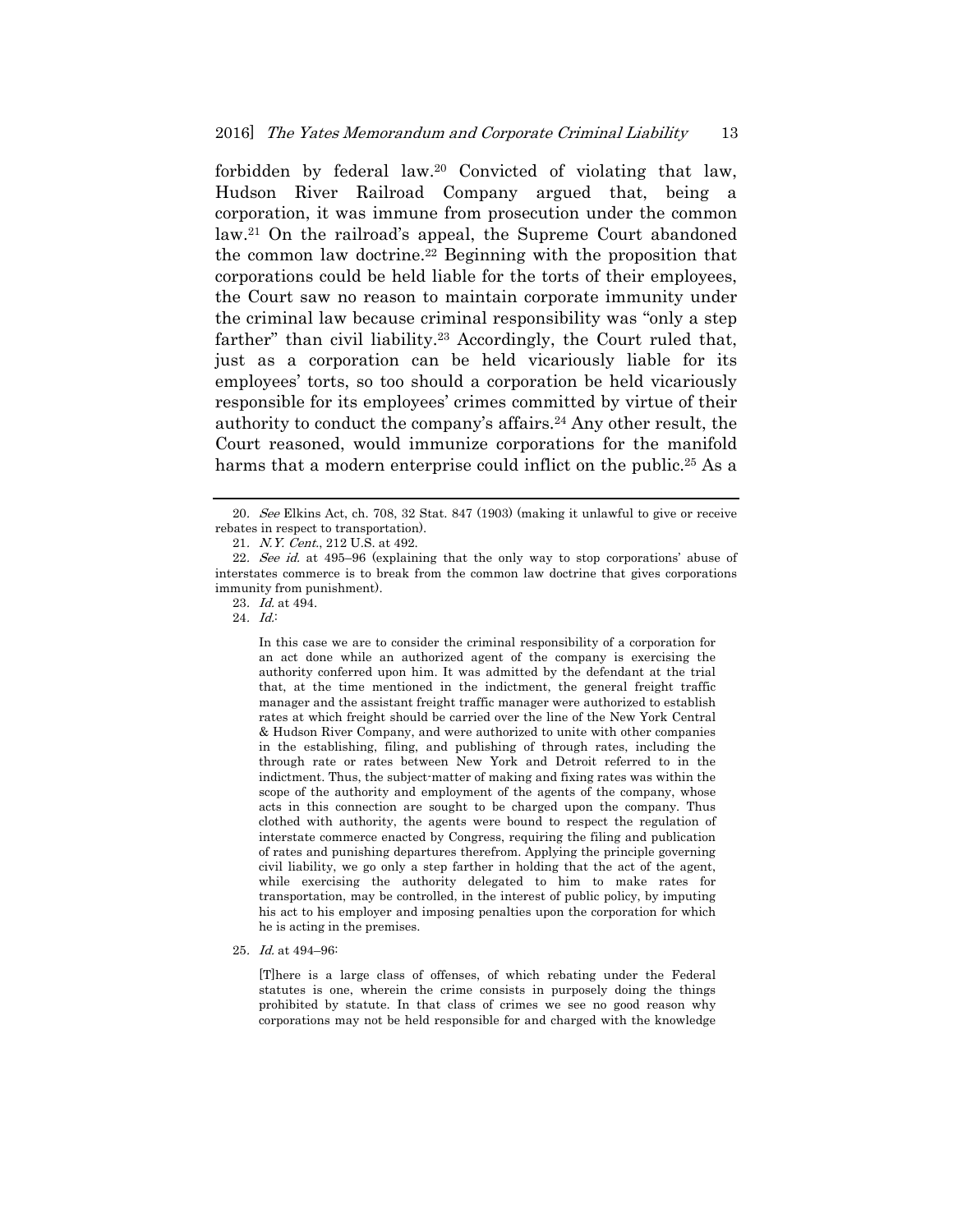result, corporations became a modern-day Deodand—an inanimate object (e.g., a tree) that is punished for whatever injury it causes (e.g., by falling on someone).26

and purposes of their agents, acting within the authority conferred upon them. . . . If it were not so, many offenses might go unpunished and acts be committed in violation of law where, as in the present case, the statute requires all persons, corporate or private, to refrain from certain practices, forbidden in the interest of public policy. . . . We see no valid objection in law, and every reason in public policy, why the corporation, which profits by the transaction, and can only act through its agents and officers, shall be held punishable by fine because of the knowledge and intent of its agents to whom it has intrusted authority to act in the subject-matter of making and fixing rates of transportation, and whose knowledge and purposes may well be attributed to the corporation for which the agents act. While the law should have regard to the rights of all, and to those of corporations no less than to those of individuals, it cannot shut its eyes to the fact that the great majority of business transactions in modern times are conducted through these bodies, and particularly that interstate commerce is almost entirely in their hands, and to give them immunity from all punishment because of the old and exploded doctrine that a corporation cannot commit a crime would virtually take away the only means of effectually controlling the subject-matter and correcting the abuses aimed at.

(internal citation omitted). That view has not changed. See, e.g., MICHAEL CLARKE, BUSINESS CRIME: ITS NATURE AND CONTROL 31 (1990) ("The danger of unfettered private enterprise is that it degenerates into greed, ruthlessness and deceit, to the oppression of the interests of those insufficiently cunning, skilled, wealthy or powerful to protect themselves, and so polarizes the haves from the have-nots."). The Court in New York Central seemed reluctant to extend its new rule to its logical limit, which would require treating a corporation the same as an individual.  $N. Y.$  Cent., 212 U.S. at 494 ("It is true that there are some crimes which, in their nature, cannot be committed by corporations."). At first, the federal courts did not extend vicarious criminal liability to every offense, preserving the traditional rule that only individuals could be criminally liable for some crimes. See Larkin, Nonprosecution Agreements, supra note 10, at 12 n.27 (citing People v. Rochester Ry. & Light Co., 88 N.E. 22 (N.Y. 1909) ("dismissing indictment for manslaughter")); see also CHRISTOPHER STONE, WHERE THE LAW ENDS: THE SOCIAL CONTROL OF CORPORATE BEHAVIOR 24–25 (1975) (explaining that "there are some crimes, which in their nature cannot be committed by corporations"). Today, however, "federal and state criminal law exposes corporations to liability for a broad range of conduct committed by [their personnel] in the exercise of their authority." Larkin, Nonprosecution Agreements, supra note 10, at 12. See also Paul J. Larkin, Jr., Public Choice Theory and Overcriminalization, 36 HARV. J.L. & PUB. POL'Y 715, 787–88 (2013) (demonstrating how the criminal liability of corporations now mirrors its tort liability); Francis Bowes Sayre, Public Welfare Offenses, 33 COLUM. L. REV. 55, 59–60 (1933) (demonstrating a trend that disregards the element of *mens rea* when convicting a corporation). For a summary of the evolution of corporate criminal liability, see JAMES R. COPLAND, REGULATION BY PROSECUTION: THE PROBLEMS WITH TREATING CORPORATIONS AS CRIMINALS, MANHATTAN INSTITUTE FOR POLICY RESEARCH NO. 13 (Dec. 2010), available at http://www.manhattaninstitute.org/html/cjr\_13.htm (explaining that the latest trend in prosecuting corporations has been non-prosecution agreements and deferred prosecution agreements).

26. See Albert W. Alschuler, Two Ways To Think About the Punishment of Corporations, 46 AM. CRIM. L. REV. 1359, 1392 (2009) ("[A]ttributing blame to a corporation is no more sensible than attributing blame to a dagger, a fountain pen, a Chevrolet, or any other instrumentality of crime."); John S. Baker, Jr., Reforming Corporations Through Threats of Federal Prosecution, 89 CORNELL L. REV. 310, 350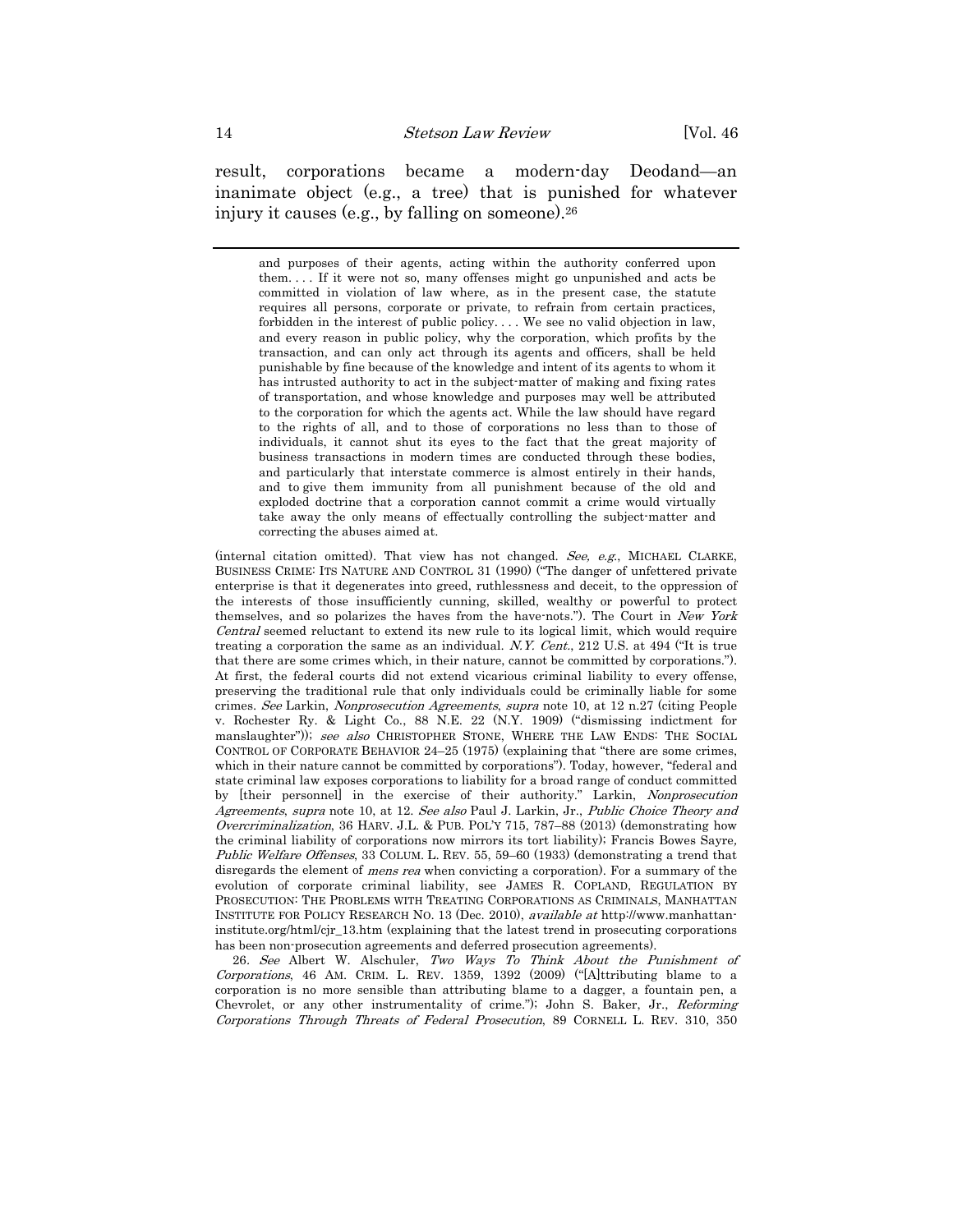The New York Central decision remains debatable as a matter of criminal justice policy.27 Moreover, it leads ultimately to an unsatisfying result for most of the public. Corporations are still inanimate entities. The Supreme Court in New York Central did not, and could not, alter their status; it just exposed them to criminal responsibility. The only punishment that a corporation can suffer is a financial penalty of some type. Yet, oftentimes that sanction seems grossly inadequate or unfair. Fining a corporation treats a criminal sanction like a tax. The fine is nothing more than a cost of doing business, one that, similar to other production costs, is ultimately borne by innocent shareholders or consumers rather than the people responsible for the wrongdoing. Moreover, civil liability regulates corporate behavior more efficiently than criminal prosecutions, which may demonstrate that the only reason for holding a corporation criminally liable is to let the masses see a gladiator die in the arena.<sup>28</sup> Fining a

You cannot punish corporations. Fines fall upon the wrong persons, more heavily upon the innocent than upon the guilty, as much upon those who know nothing whatever of the transactions for which the fine is imposed as upon those who originated and carried them through,—upon the stockholders and the customers rather than upon the men who direct the policy of the business. If you dissolve the offending corporation, you throw great undertakings out of gear. You merely drive what you are seeking to check into other forms or temporarily disorganize some important business altogether, to the infinite loss of thousands of entirely innocent persons and to the great inconvenience of society as a whole. Law can never accomplish its objects in that way. It can never bring peace or command respect by such futilities.

Nonetheless, the principle that a corporation can be prosecuted for crime is now well settled. See Julie R. O'Sullivan, How Prosecutors Apply the "Federal Prosecutions of Corporations" Charging Policy in the Era of Deferred Prosecutions, and What That Means for the Purposes of the Federal Criminal Sanction, 51 AM. CRIM. L. REV. 29, 33 (2014) (arguing that later interpretations of the New York Central case are flawed but nonetheless prescriptive).

28. See, e.g., Khanna, *supra* note 8, at 1534:

[S]ome justification for corporate criminal liability may have existed in the past, when civil enforcement techniques were not well developed, but from a

<sup>(2003) (&</sup>quot;Corporations neither deserve nor attract our sympathy. . . . [A]s such they do not deserve sympathy simply because they are not human. For that reason alone, they should not be the subjects of criminal prosecution.").

<sup>27.</sup> Corporate criminal liability remains a controversial issue. See, e.g., Larkin, Nonprosecution Agreements, supra note 10, at 12–15 (summarizing the arguments for why a corporation should be held criminally liable); Khanna, *supra* note 8, at 1478 n.2 (collecting authorities debating merits of corporate criminal liability). It is uncertain that exposing corporations to criminal liability achieves any purpose that civil liability cannot equally promote other than satisfying the public's blood lust. See, e.g., Woodrow Wilson, The Lawyer and the Community, Address to the 33d Annual ABA Meeting, in 35 REPORTS OF THE ABA 427 (1910), quoted in STONE, supra note 25, at 58: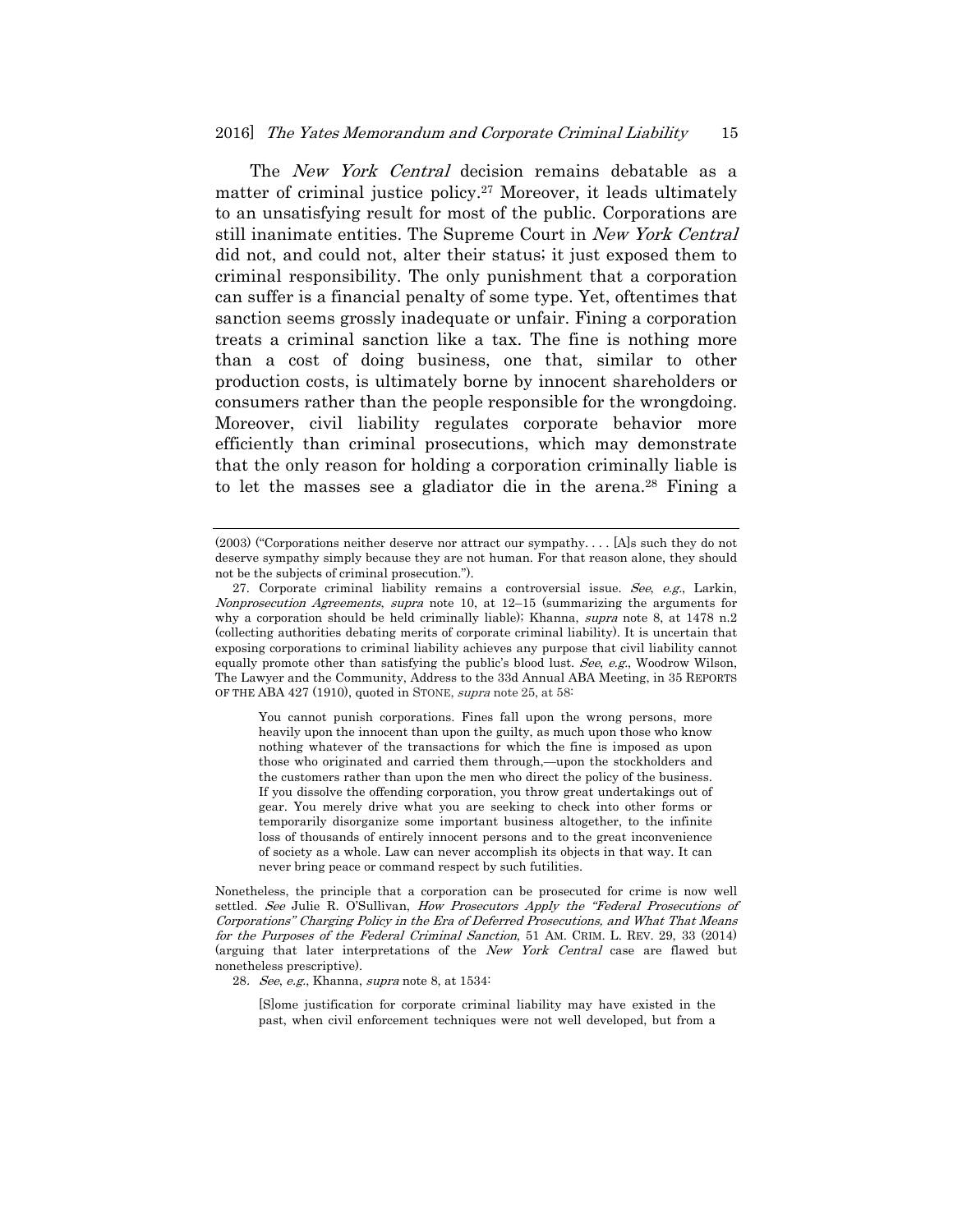corporation, like punishing any inanimate object, does little to satisfy the human desire for retribution.<sup>29</sup> Just as "[a] corporation[] can only commit crimes through flesh-and-blood people,"30 a criminal punishment, if it is to serve any special purpose not already accomplished by a civil fine, must inflict pain on one or more corporate directors, officers, or employees. The Supreme Court in New York Central did little to satisfy that desire.

Nor did that decision make it easier for the government to prosecute the individuals ultimately responsible for a corporation's misdeeds.31 The common law always recognized that they could be prosecuted for a company's misdeeds, so the problem was not the existence of a legal barrier for a prosecutor to overcome. The difficulty was finding out who did what under whose direction. That factual or evidentiary burden still had to be overcome.

 30. Matt Apuzzo & Ben Protess, Justice Department Sets Sights on Wall Street Executives, N.Y. TIMES (Sept. 9, 2015), available at http://www.nytimes.com/2015/09/10/ us/politics/new-justice-dept-rules-aimed-at-prosecuting-corporate-executives.html?\_r=0 (quoting an interview with Sally Q. Yates, Deputy Att'y Gen. (Sept. 9, 2015)). See also Claudius O. Sokenu, DOJ Issues Policy on Holding Individuals Accountable for Corporate Malfeasance, N.Y. L.J. (Nov. 9, 2015) (Sung-Hee Suh, Deputy Attorney General for the Criminal Division, claimed "corporations do not act criminally, but for the actions of individuals . . . [t]he Criminal Division intends to prosecute those individuals, whether they are sitting on a sales desk or in a corporate suite.").

 31. See Sokenu, supra note 30 (recognizing challenges being faced when prosecuting individuals for a corporation's actions). Yates recognized that "corporations can only commit crimes through flesh-and-blood people . . . ." Apuzzo & Protess, supra note 30.

deterrence perspective, very little now supports the continued imposition of criminal rather than civil liability on corporations. Indeed, the answer to the question the title poses—"corporate criminal liability: what purpose does it serve?"-is "almost none."

See also Andrew Weissmann & David Newman, Rethinking Criminal Corporate Liability, 82 IND. L.J. 411, 433 (2007) (explaining how courts have already established the parameters of civil corporate liability).

<sup>29</sup>. See Joel Feinberg, The Expressive Function of Punishment, 49 MONIST 397, 400 (1965) ("[Criminal] [p]unishment is a conventional device for the expression of attitudes of resentment and indignation, and of judgments of disapproval and reprobation[.]"); Peter J. Henning, Should the Perception of Corporate Punishment Matter?, 19 J.L. & POL'Y 83, 93 (2010) (explaining that criminal prosecutions of corporations satisfy "society's desire to see those [corporations] responsible for misconduct punished").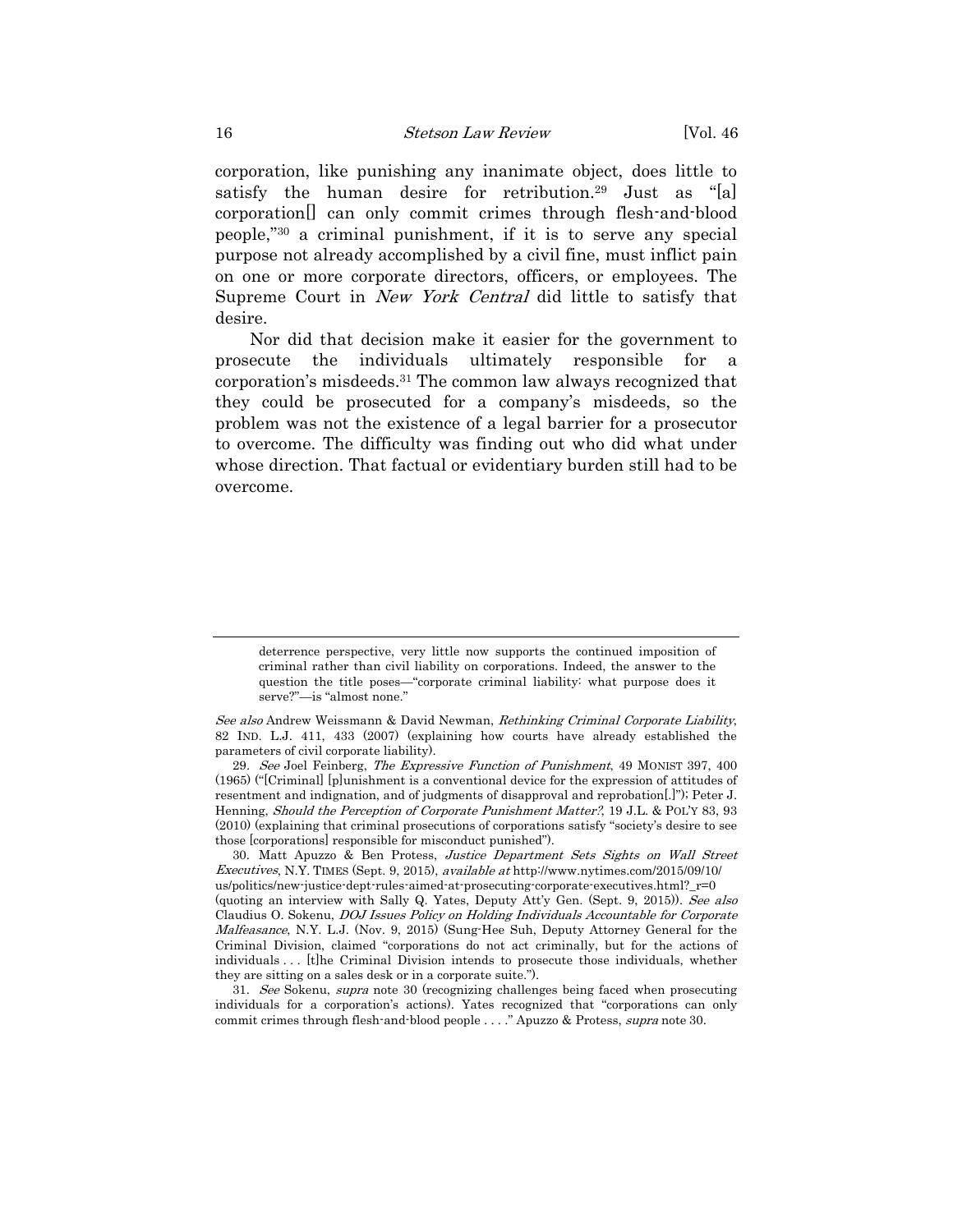## II. THE EVOLUTION OF THE JUSTICE DEPARTMENT'S APPROACH TO THE INVESTIGATION OF CORPORATE CRIME

Early in the twenty-first century, the public learned that senior officers at a number of large-scale corporations, such as Adelphia and World-Com, had inflated the companies' earnings (and their own bank accounts) by engaging in some form of fraud.32 The energy conglomerate Enron Corporation was one of those companies. More important than the prosecution of Enron, however, was the indictment of Enron's accounting firm, Arthur Andersen LLP. Arthur Andersen continued to apply its document destruction policy after evidence of Enron's financial irregularities had surfaced, but before any formal charges were filed.33 The Justice Department prosecuted Arthur Andersen for obstruction of justice,34 but Arthur Andersen was ultimately cleared of any illegality when the Supreme Court unanimously ruled in its favor on the merits of that charge.<sup>35</sup> By then, however, Arthur Andersen's victory was almost entirely pyrrhic. Despite ultimately winning on appeal, Arthur Andersen's conviction at trial had disqualified the firm in the meantime from auditing publicly held companies under Securities and Exchange Commission regulations.36 The conviction forced the eighty-nineyear-old firm out of business, costing hundreds of innocent partners and twenty-eight thousand innocent employees their jobs.37 "The Arthur Andersen prosecution, in short, was a debacle. Everyone lost: the accounting firm, the Justice Department, the public, and, most importantly, the innocent Arthur Andersen employees."38

The government brought the Arthur Andersen prosecution in reliance on the corporate charging policies set forth in a memorandum that had been issued by former Deputy Attorney

<sup>32</sup>. See Larkin, Nonprosecution Agreements, supra note 10, at 17–18 (giving the example of the energy company, Enron, and the consequences the fraud had on innocent partners and employees).

 <sup>33.</sup> Arthur Andersen LLP v. United States, 544 U.S. 696, 700–01 (2005).

<sup>34</sup>. Id. at 702.

<sup>35</sup>. See id. at 705–08 (explaining that the defendant must be aware that he is doing wrong to be in violation of the law).

<sup>36</sup>. See 17 C.F.R. § 201.102 (2014) (explaining that people convicted of either a felony or a misdemeanor are suspended from practicing before the Commission).

 <sup>37.</sup> Larkin, Nonprosecution Agreements, supra note 10, at 17–18.

<sup>38</sup>. Id. at 18.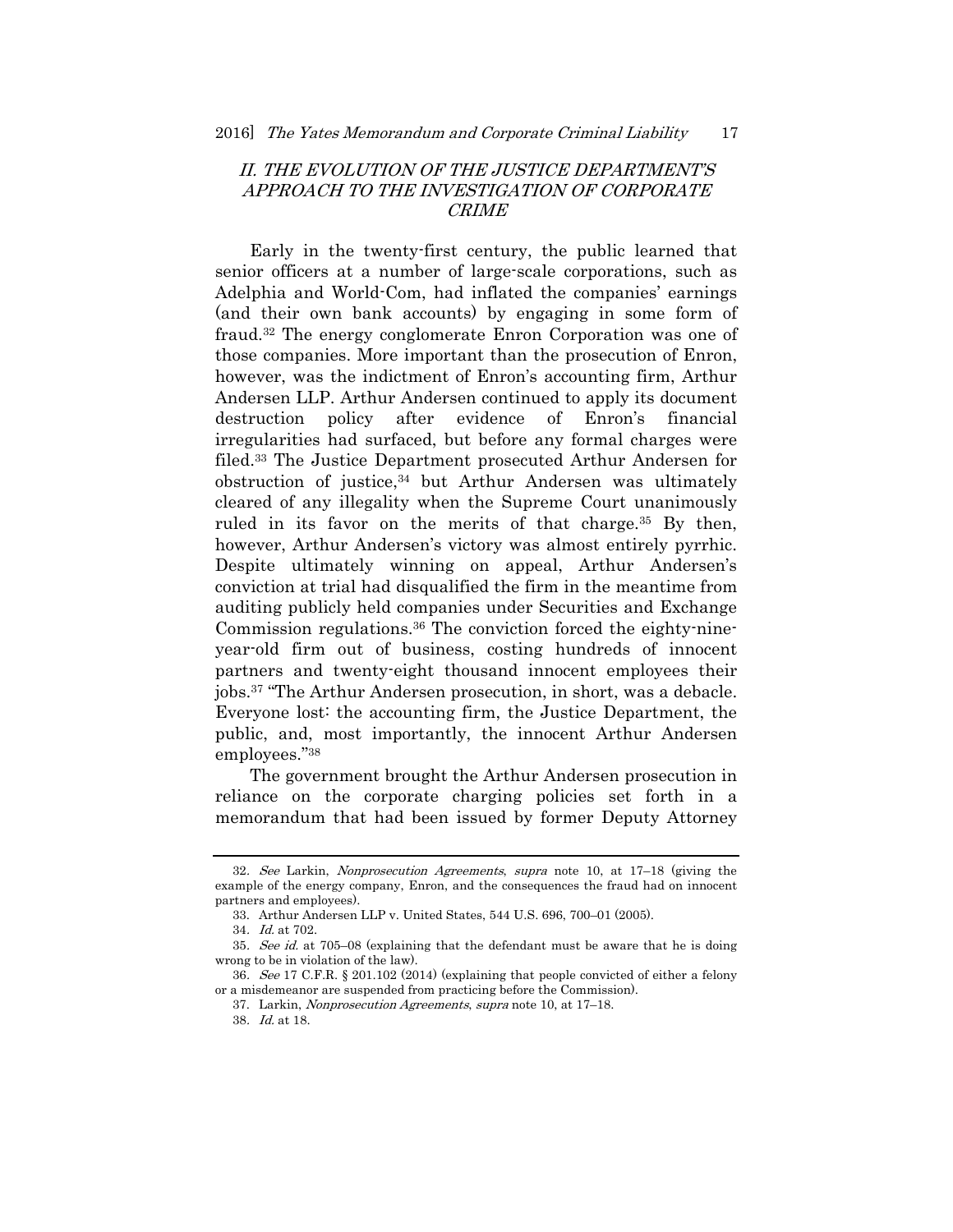General Eric Holder,<sup>39</sup> later supplemented by his successors Larry Thompson<sup>40</sup> and Paul McNulty.<sup>41</sup> Those memoranda instructed Justice Department lawyers to weigh a variety of factors when making charging decisions.42 One particularly noteworthy aspect of those memoranda was that they directed a government lawyer, when deciding whether to give a corporation favorable treatment, to consider whether the corporation had waived its attorney-client privilege and attorney work-product protections to assist the government's investigation.

Those directives displayed an aggressive and novel approach toward corporate prosecution. Aggressive, because waivers enabled the government to obtain "statements of possible witnesses, subjects, and targets, without having to negotiate individual cooperation or immunity agreements."43 The government relied on a claim of necessity, arguing that such waivers "are often critical in enabling the government to evaluate the completeness of a corporation's voluntary disclosure and cooperation."44 Novel, because the attorney-client privilege and attorney work-product doctrine were mainstays of criminal defense practice. The attorney-client privilege, the oldest privilege known to the common law, was designed to shelter, and in so doing foster open, full, and frank communications between an attorney and his client.45 Closely related was the attorney

 <sup>39.</sup> Memorandum from Eric H. Holder, Jr., Deputy Att'y Gen., U.S. Dep't of Justice, to Heads of Dep't Components & U.S. Attorneys (June 16, 1999), available at https://www .justice.gov/sites/default/files/criminal-fraud/legacy/2012/12/03/response2-appx-k.pdf [hereinafter Holder Memo].

 <sup>40.</sup> Memorandum from Larry D. Thompson, Deputy Att'y Gen., U.S. Dep't of Justice, to Heads of Dep't Components & U.S. Attorneys (Jan. 20, 2003), available at http:// www.albany.edu/acc/courses/acc695spring2008/thompson%20memo.pdf [hereinafter Thompson Memo].

 <sup>41.</sup> Memorandum from Paul J. McNulty, Deputy Att'y Gen., U.S. Dep't of Justice, to Heads of Dep't Components & U.S. Attorneys (Dec. 12, 2006), available at http://www .justice.gov/sites/default/files/dag/legacy/2007/07/05/mcnulty\_memo.pdf [hereinafter McNulty Memo].

<sup>42</sup>. See Holder Memo, supra note 39, at 3 (listing eight factors Justice Department lawyers should consider when making charging decisions); Thompson Memo, *supra* note 40, at 3 (listing nine factors Justice Department lawyers should consider when making charging decisions); McNulty Memo, supra note 41, at 4 (listing nine factors Justice Department lawyers should consider when making charging decisions).

 <sup>43.</sup> Thompson Memo, supra note 40, at 7.

<sup>44</sup>. Id.; see also O'Sullivan, supra note 27 at 37–40 (describing the defense bar's issues with the prosecution treating waivers as "a requisite of cooperation credit").

<sup>45</sup>. See, e.g., Mohawk Indus., Inc. v. Carpenter, 558 U.S. 100, 108 (2009) (explaining that attorney-client privilege has long been recognized as confidential communication); Swidler & Berlin v. United States, 524 U.S. 399, 403 (1998) (explaining that attorney-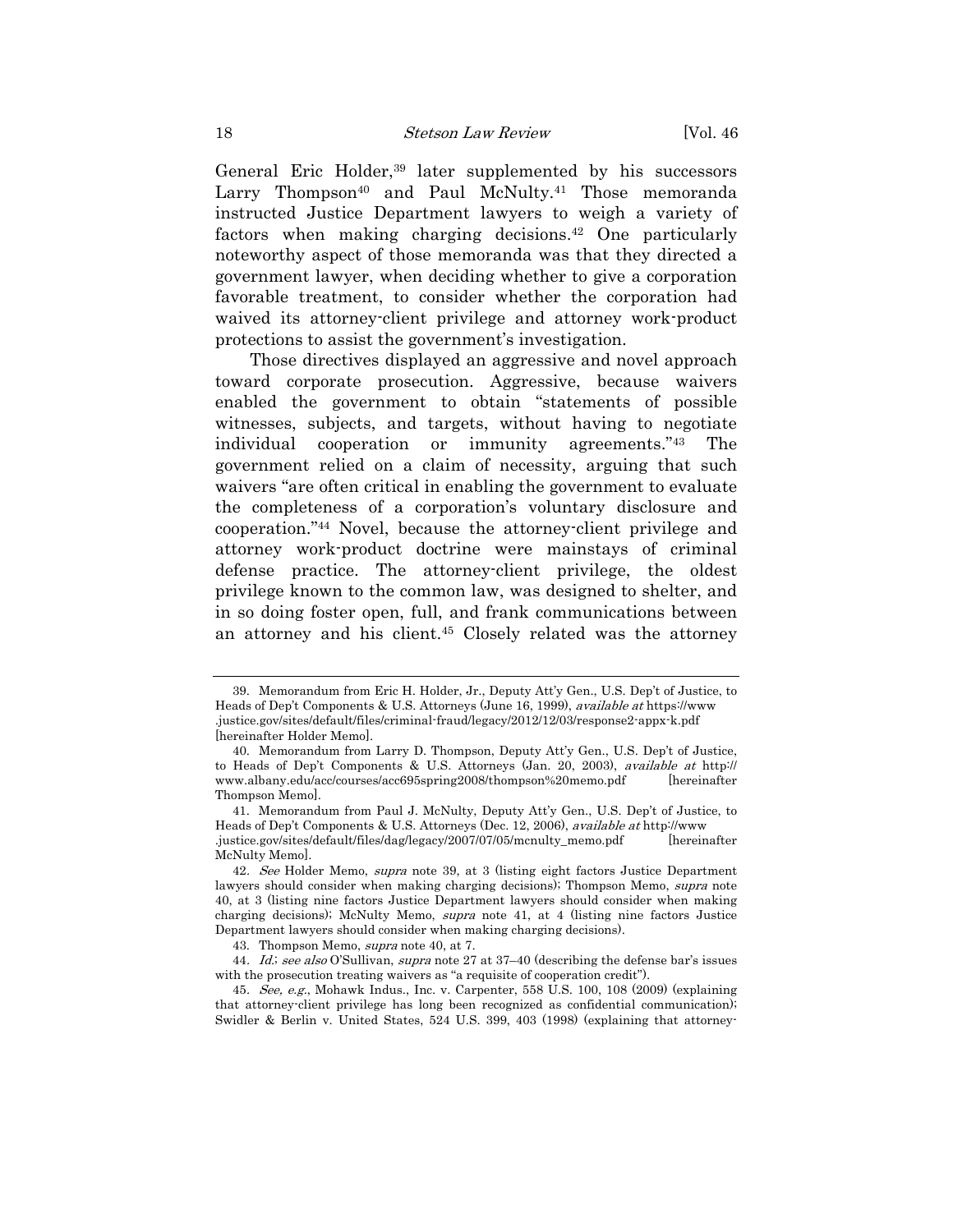work-product doctrine, which protects an attorney's written theories, notes, and observations from disclosure by rendering them presumptively undiscoverable.46 Given the ease of proving that a corporation was responsible for an employee's wrongdoing, corporations had a great incentive to do whatever the government sought in order to receive the maximum credit for cooperating during the investigation.

To be sure, the Holder, Thompson, and McNulty memoranda did not *require* a corporation to waive its attorney-client privilege and attorney work-product doctrine to be deemed cooperative. None of the memoranda made a waiver an express condition for receiving a favorable charging decision. Sometimes, however, the music says far more than the lyrics. The memoranda explained that government lawyers should consider a corporation's decision to assert or waive its privileges when evaluating "the adequacy of a corporation's cooperation."47 The result was to leave a strong implication that a corporation could receive the maximum benefit only by removing any potential roadblocks that the government's attorneys might come up against during their inquiry. At a minimum, few directors and officers would be willing to take the chance that any sign of recalcitrance would jeopardize a way to settle a case that did not ruin the corporation.

The reaction from the academy, $48$  the legal community, $49$  the judiciary,<sup>50</sup> and Capitol Hill<sup>51</sup> was clear, intense, and negative.

client privilege promotes open and honest communication between clients and their attorneys); Upjohn Co. v. United States, 449 U.S. 383, 389 (1981) (explaining that attorney-client privilege allows lawyers to be fully informed by their clients).

<sup>46</sup>. See, e.g., Hickman v. Taylor, 329 U.S. 495, 509–11 (1947) (holding that an attorney's work must be undiscoverable in order for the attorney to best perform his duties).

 <sup>47.</sup> Holder Memo, supra note 39, at 6; Thompson Memo, supra note 40, at 7.

<sup>48</sup>. See, e.g., Lonnie T. Brown, Jr., Reconsidering the Corporate Attorney-Client Privilege: A Response to the Compelled-Voluntary Waiver Paradox, 34 HOFSTRA L. REV. 897, 897–900 (2006) (describing background of and reactions to the McNulty Memo); Lance Cole, Revoking Our Privileges: Federal Law Enforcement's Multi-Front Assault on the Attorney-Client Privilege (And Why It Is Misguided), 48 VILL. L. REV. 469, 542–43 (2003) (describing Supreme Court cases affirming the value of attorney-client privilege and the attorney work-product doctrine and arguing that certain federal law enforcement tactics devalued those doctrines); Katrice Bridges Copeland, Preserving the Corporate Attorney-Client Privilege, 78 U. CIN. L. REV. 1199, 1222–29 (2010) (analyzing Deputy Attorney General Paul McNulty's testimony before Congress on his waiver policy memo); Counsel Group Assails Prosecution Policy Compelling Corporations to Waive Privileges, 67 CRIM. L. REP. (BNA) No. 11, 391 (June 14, 2000) (claiming the attorney-client relationship is undermined when cooperation credit is conditioned upon forced waivers); Sarah Helene Duggin, The McNulty Memorandum, the KPMG Decision and Corporate Cooperation: Individual Rights and Legal Ethics, 21 GEO. J. LEGAL ETHICS 341, 356–72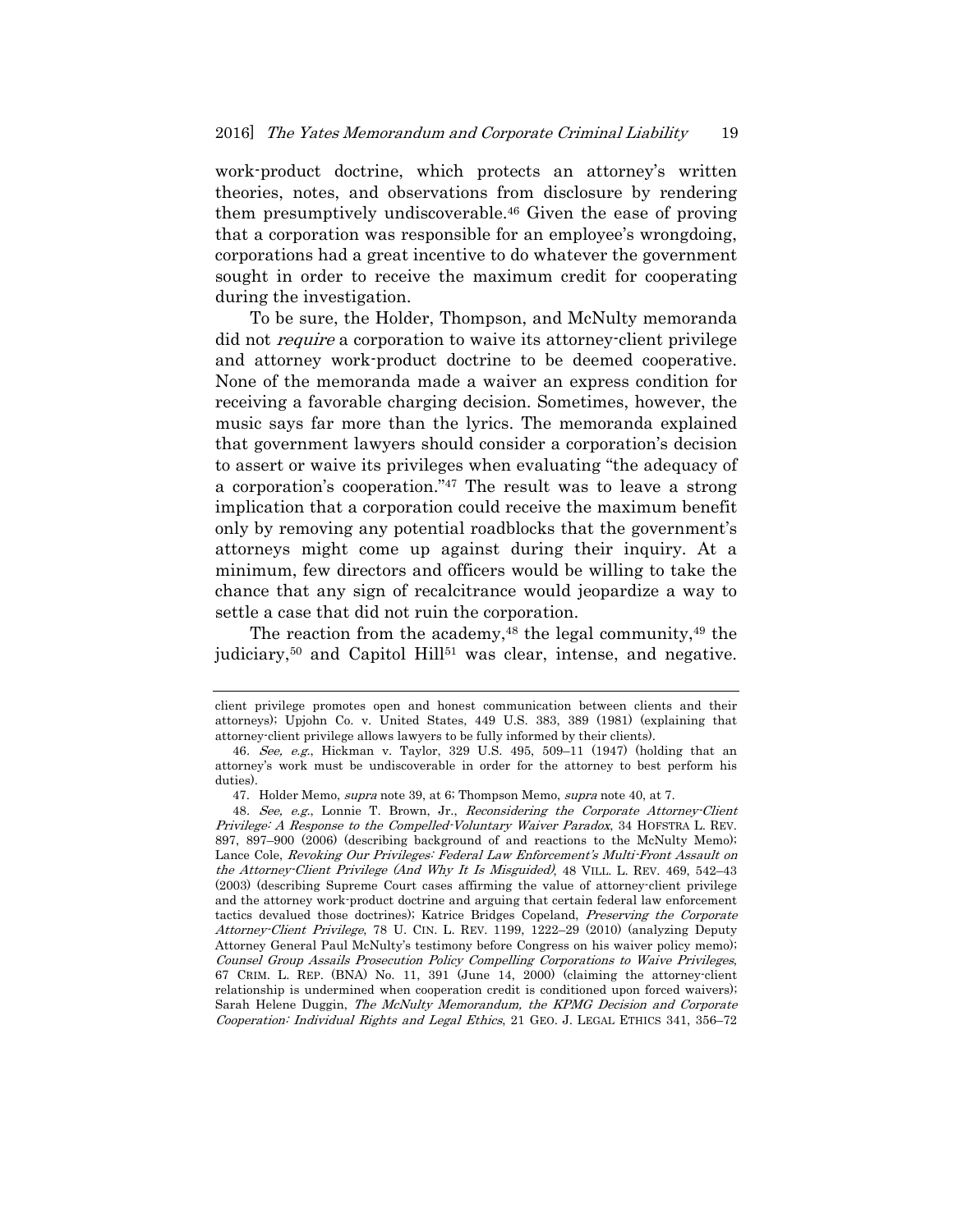(2008) (opposing DOJ waiver policies); Lisa Kern Griffin, Compelled Cooperation and the New Corporate Criminal Procedure, 82 N.Y.U. L. REV. 311, 311 (2007) (examining how cooperation requirements have made internal corporate investigations into "extensions of government enforcement efforts"); O'Sullivan, supra note 27 (exploring the purpose of DOJ policies and their effectiveness); Julie R. O'Sullivan, The Last Straw: The Department of Justice' s Privilege Waiver Policy and the Death of Adversarial Justice in Criminal Investigations of Corporations, 57 DEPAUL L. REV. 329, 329 (2008) (opposing DOJ waiver policies under the McNulty Memo); Erik Paulsen, Imposing Limits on Prosecutorial Discretion in Corporate Prosecution Agreements, 82 N.Y.U. L. REV. 1434, 1468–69 (2007) (describing background and effects of, as well as reactions to the McNulty Memo); David M. Zornow & Keith D. Krakaur, On the Brink of a Brave New World: The Death of Privilege in Corporate Criminal Investigations, 37 AM. CRIM. L. REV. 147, 148 (2000) (explaining how the goal of corporate convictions has eroded attorney-client privilege with forced waivers).

49. See, e.g., AM. COLLEGE OF TRIAL LAWYERS, The Erosion of the Attorney-Client Privilege and Work Product Doctrine in Federal Criminal Investigations, 41 DUQ. L. REV. 307, 308–09 (2003) (arguing that certain federal law enforcement techniques erode corporate privilege); Richard Ben-Veniste & Raj De, The 'McNulty Memo': A Missed Opportunity To Reverse Erosion Of Attorney-Client Privilege, WASHINGTON LEGAL FOUNDATION LEGAL BACKGROUNDER VOL. 22, NO. 3 1–2 (Jan. 19, 2007), available at http://www.wlf.org/upload/1-19-07%20ben-veniste.pdf (arguing that the policy amendment made in the McNulty Memo is not enough to ensure the protection of attorney-client privilege); Sherry Karabin, Thanks, But it's Not Enough: The Justice Department Won't Ask Companies to Waive Their Attorney-Client Privilege Anymore, CORP. COUNSEL, 24 (Nov. 2008) (explaining how legal groups pushed the government to change its policies on the issue of privilege); Letter from Stuart M. Gerson, Edwin Meese III, Richard Thornburgh, Carol E. Dinkins, Jamie Gorelick, Walter E Dellinger III, Theodore B. Olson, Kenneth. W. Starr & Seth P. Waxman to the Hon. Patrick Leahy, Chairman, S. Comm. on the Judiciary; Hon. Arlen Specter, Ranking Member, S. Comm. on the Judiciary; Hon. John T. Conyers, Chairman, House Comm. on the Judiciary; and Hon. Lamar S. Smith, Ranking Member, House Comm. on the Judiciary, Re: S. 186 and H.R. 3013, the "Attorney Client Privilege Protection Act of 2007," 1–2 (July 30, 2007), available at http://www .centerforcapitalmarkets.com/wp-content/uploads/2010/04/AttorneyClientPrivilege7

.30.07.pdf (describing the legal communities belief that Congress needs to get involved to solve issues surrounding the Department of Justice's cooperation policies).

50. See, e.g., United States v. Stein, 435 F. Supp. 2d 330, 381–82 (S.D.N.Y. 2006), 440 F. Supp. 2d 315 (S.D.N.Y. 2006), 495 F. Supp. 2d 390 (S.D.N.Y. 2007), aff'd, 541 F.3d 130 (2d Cir. 2008) (dismissing charges against individual corporate employees because the government forced the corporation to choose between paying the employees' defense counsel fees and receiving a favorable charging decision). A 2003 report of the ad hoc advisory group on the organizational sentencing guidelines scolded the Justice Department for its waiver strategy, suggesting that the department should have at least been forthright about its intent. The committee urged the department to publish commentary on its corporate prosecution guidelines in which it clearly stated that "in some circumstances waiver of the attorney-client privilege and of work product protections may be required in order to satisfy the requirements of cooperation." Report of the Ad Hoc Advisory Group on the Organizational Sentencing Guidelines (Oct. 7, 2003), *available at* http://www.ussc.gov/sites/default/files/pdf/training/organizational-guidelines/advgrprpt/ AG\_FINAL.pdf.

51. See, e.g., Attorney-Client Privilege Protection Act of 2007, H.R. 3013, 110th Cong. (2007) (providing protection for attorney work-product and attorney-client privilege); H.R. REP. NO. 110–445, at 8 (2007) (seeking to abrogate the DOJ's waiver policies); S. 3217, 110th Cong., 1–2 (2008) (creating protections for attorney-client communications and attorney work product); S. 445, 111th Cong., 1–3 (2009) (preserving the legal protections of attorney-client privilege and attorney work-product); The McNulty Memorandum's Effect on the Right to Counsel in Corporate Investigations: Hearing Before the Subcomm.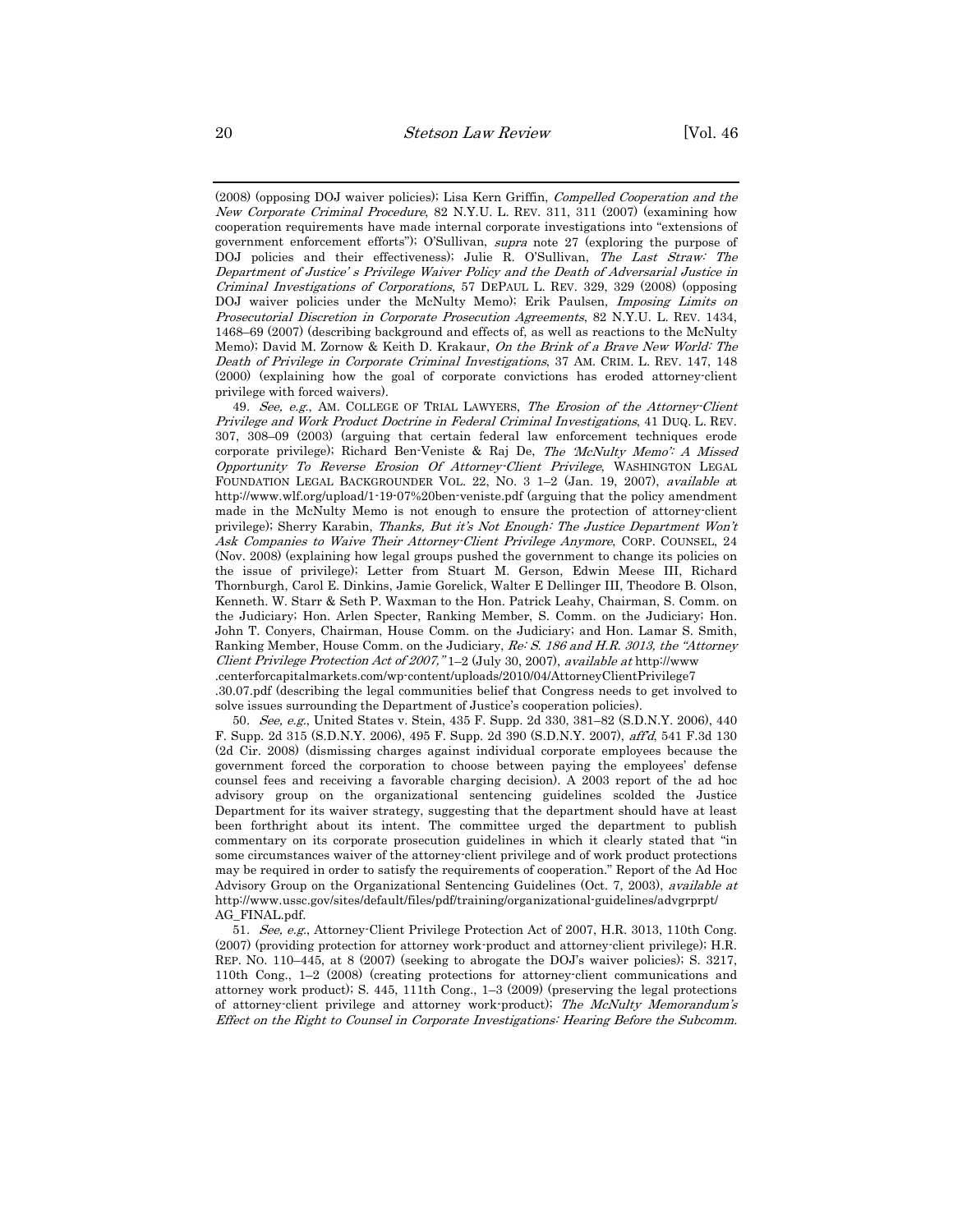The American Bar Association (ABA) was particularly upset about the Department's aggressive tactics and strongly disapproved of its waiver policy.52 The ABA eventually issued a memorandum to explain the "adverse consequences that may occur when attorneys within the Department of Justice seek the waiver of these protections" and to publicly suggest that the Justice Department change its policies regarding the waivers.53

The Justice Department appeared to heed this show of force by changing the language in subsequent memoranda, but continued to issue guidelines for requesting waivers to obtain credit for cooperation. Subsequent memoranda authorized prosecutors to "request waiver of attorney-client or work product

on Crime, Terrorism, and Homeland Security of the H. Comm. on the Judiciary H.R., l10th Cong. (2007) (arguing that the McNulty Memo does not adequately protect attorneyclient privilege and work-product privileges); The Thompson Memorandum's Effect on the Right to Counsel in Corporate Investigations: Hearing Before S. Comm. on the Judiciary S., 109th Cong. 110 (2006) (explaining that everyone would be happy if the DOJ policy was changed); CHARLES DOYLE, CONG. RESEARCH SERV., RL 33842, THE MCNULTY MEMORANDUM: ATTORNEYS' FEES AND WAIVER OF CORPORATE ATTORNEY-CLIENT AND WORK PRODUCT PROTECTION (Updated 2008) (describing DOJ policies under the McNulty Memo); Dan Slater, On McNulty Memo, Specter Fires Back at DOJ, WALL ST. J. L. BLOG (July 11, 2008), http://blogs.wsj.com/law/2008/07/11/on-mcnulty-memo-specter-fires-backat-doj/ (arguing for an invalidation of the provisions set forth in the Thompson Memo).

<sup>52</sup>. See Letter from Michael S. Greco, President, American Bar Association, to Senator Arlen Specter, Chairman, Committee on the Judiciary, United States Senate (May 23, 2006) (calling the tactics an "assault [by federal agencies] on the attorney-client privilege").

 <sup>53.</sup> Memorandum from the American Bar Association Task Force On Attorney-Client Privilege to Heads of Dep't Components & U.S. Attorneys, Re: Guidelines for Determining "Timely and Voluntary Disclosure of Wrongdoing and Willingness to Cooperate" (Feb. 10, 2006) [hereinafter ABA Memo]. For more material regarding the American Bar Association's response to the DOJ's tactics on the use of attorney-client privilege waivers, see ABA, Protecting the Attorney-Client Privilege, the Work Product Doctrine and Employee Legal Rights (Oct. 2010) (arguing for the adoption of an executive order or enactment of federal legislation to solve the problem of government-coerced waivers); American Bar Association, ABA Attorney Client Privilege Materials, AMERICANBAR.ORG, http://www.americanbar.org/advocacy/governmental\_legislative\_work/priorities\_policy/ independence of the legal profession/acprivilege.html (last visited Oct. 25, 2016)

<sup>(</sup>examining issues regarding attorney-client privilege by federal agencies); R. William Ide, III, Chair of the ABA Task Force on Attorney-Client Privilege, Erosion of the Attorney-Client Privilege and Work Product Doctrine: The ABA and Other Groups Seek Reversal of Government Waiver Policies, METRO. CORP. COUNSEL (June 1, 2006), available at http:// www.metrocorpcounsel.com/articles/6878/erosion-attorney-client-privilege-and-work-

product-doctrine-aba-and-other-groups-seek- (describing the ABA joining forces with various coalitions to help protect the work-product doctrine and attorney-client privilege). One of those adverse consequences, the ABA explained, is that waivers could "prevent entities from conducting internal investigations that may quickly rectify unlawful conduct for fear that their communications will be discoverable by prosecutors." Patricia Brown Holmes, Mandatory Waiver of Attorney Client Privilege: Cooperation or Coercion, SCHIFF HARDIN 3 (May 2006), available at http://www.schiffhardin.com/Templates/Media/files/ archive/binary/holmes-mandatory\_waiver.pdf (citing ABA Memo).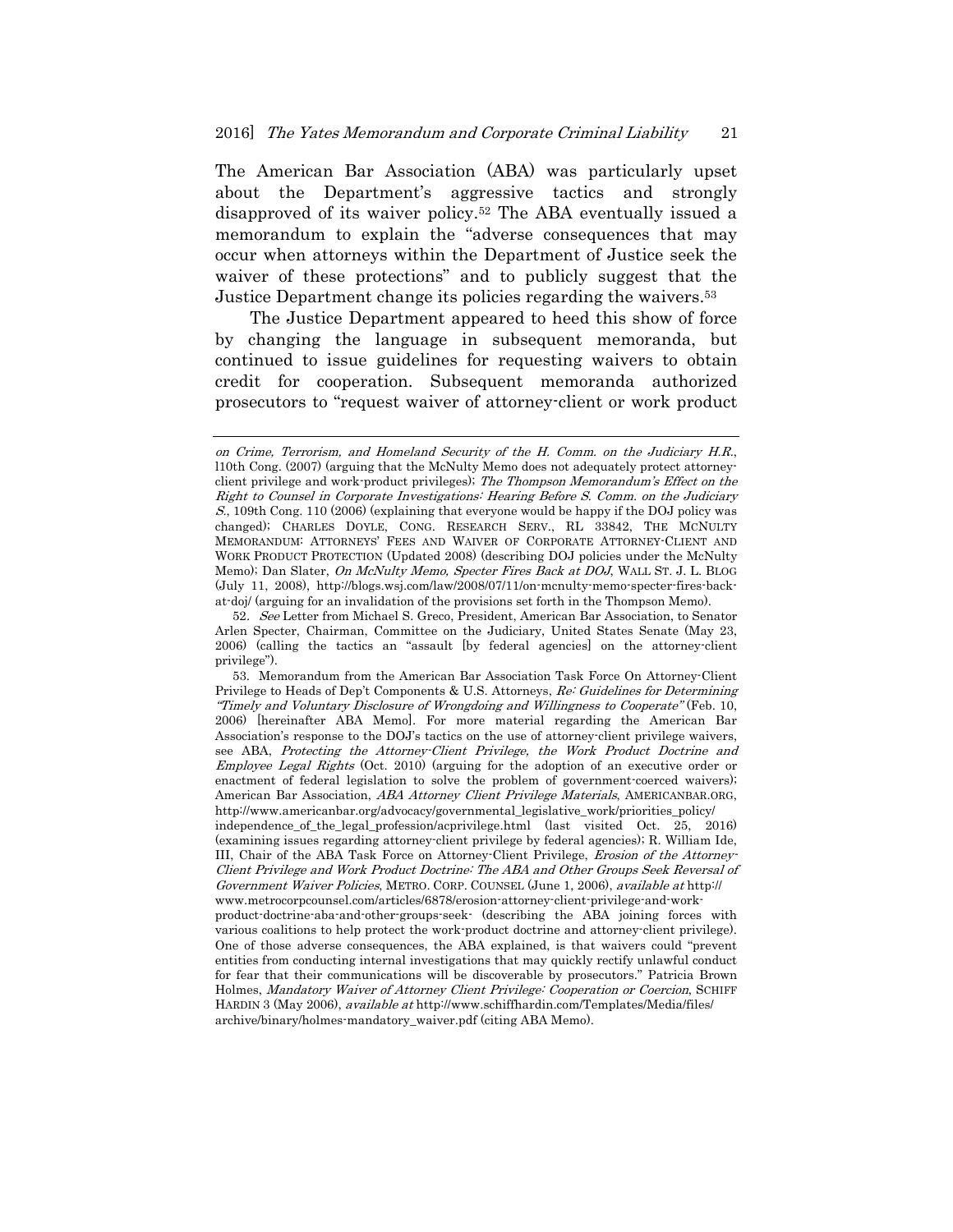protections when there is a legitimate need for the privileged information to fulfill their law enforcement obligations," without explicit language compelling a waiver.<sup>54</sup> The Justice Department has continuously reiterated the same coercive approach to seizing privileged information. The Yates Memo is no different, except in one regard—it is more subtle. Because the Yates Memo requires the "all or nothing" disclosure of individual wrongdoing, it delves into the realm of information that might otherwise be a protected communication between an individual and his or her attorney, and will likely force a change in the way corporations and employees manage their defense.<sup>55</sup>

The Yates Memo's approach to compliance addresses popular criticism that "no high-level executives [have] been prosecuted" in the wake of several corporate scandals.<sup>56</sup> But to accomplish that end, the guidelines shift the Justice Department's investigatory burden onto the corporation itself.57 The memorandum first states that prosecuting corporate wrongdoing is a departmental priority.58 Citing deterrence, accountability, and public trust in the justice system, the memorandum goes on to explain how and why individual accountability is crucial to investigating corporate

 <sup>54.</sup> McNulty Memo, supra note 41, at 8–9 (explaining the meaning of "legitimate need" and the facts needed to support a finding that a "legitimate need" exists). See also HAROLD K. GORDON, WHAT DOES IT TAKE TO SATISFY THE GOVERNMENT? RECENT DEVELOPMENTS REGARDING CORPORATE COOPERATION IN GOVERNMENT INVESTIGATIONS, JONES DAY PRACTICE PERSPECTIVES: SECURITIES AND SHAREHOLDER LITIGATION & SEC ENFORCEMENT 38–39 (Spring 2007), available at http://www.jonesday.com/files/

Publication/c0b5d9f2-0cb3-40e5-b829-7c5a2b63aba3/Presentation/PublicationAttachment /2ba549be-e9fb-4d5f-b897-7ff59ee92b1b/Satisfy%20the%20Government.pdf (explaining the evolution of DOJ corporate prosecution policies and the evolving meaning of "compliance").

<sup>55.</sup> These changes may well include the way that defense is funded. See generally Robert J. Higdon, Jr. & John Staige Davis, V, The Yates Memo: The Department of Justice Attempts to Refocus Corporate Investigations on Individual Wrongdoers in Both Criminal and Civil Investigations, WILLIAMS MULLEN (Sep. 23, 2015), http://www.williamsmullen.com/news/yates-memo-department-justice-attempts-refocuscorporate-investigations-individual-wrongdoers-both (explaining the Yates Memo's policies in the context of prior DOJ memoranda on corporate prosecutions, and its likely effects on attorney-client relations).

 <sup>56.</sup> Jed S. Rakoff, The Financial Crisis: Why Have No High-Level Executives Been Prosecuted?, N.Y. REV. BOOKS (Jan. 9, 2014). This statement is representative of common popular criticism of the Justice Department in response to a number of corporate scandals and public dissatisfaction with the number and kind of prosecutions brought in response.

<sup>57</sup>. See Yates Memo, supra note 1, at 3 n.2 (explaining that corporations are considered to have disclosed enough information for cooperation consideration if the information "'is sufficient . . . to identify . . . the individual(s) responsible for the criminal conduct'").

<sup>58</sup>. Id. at 1.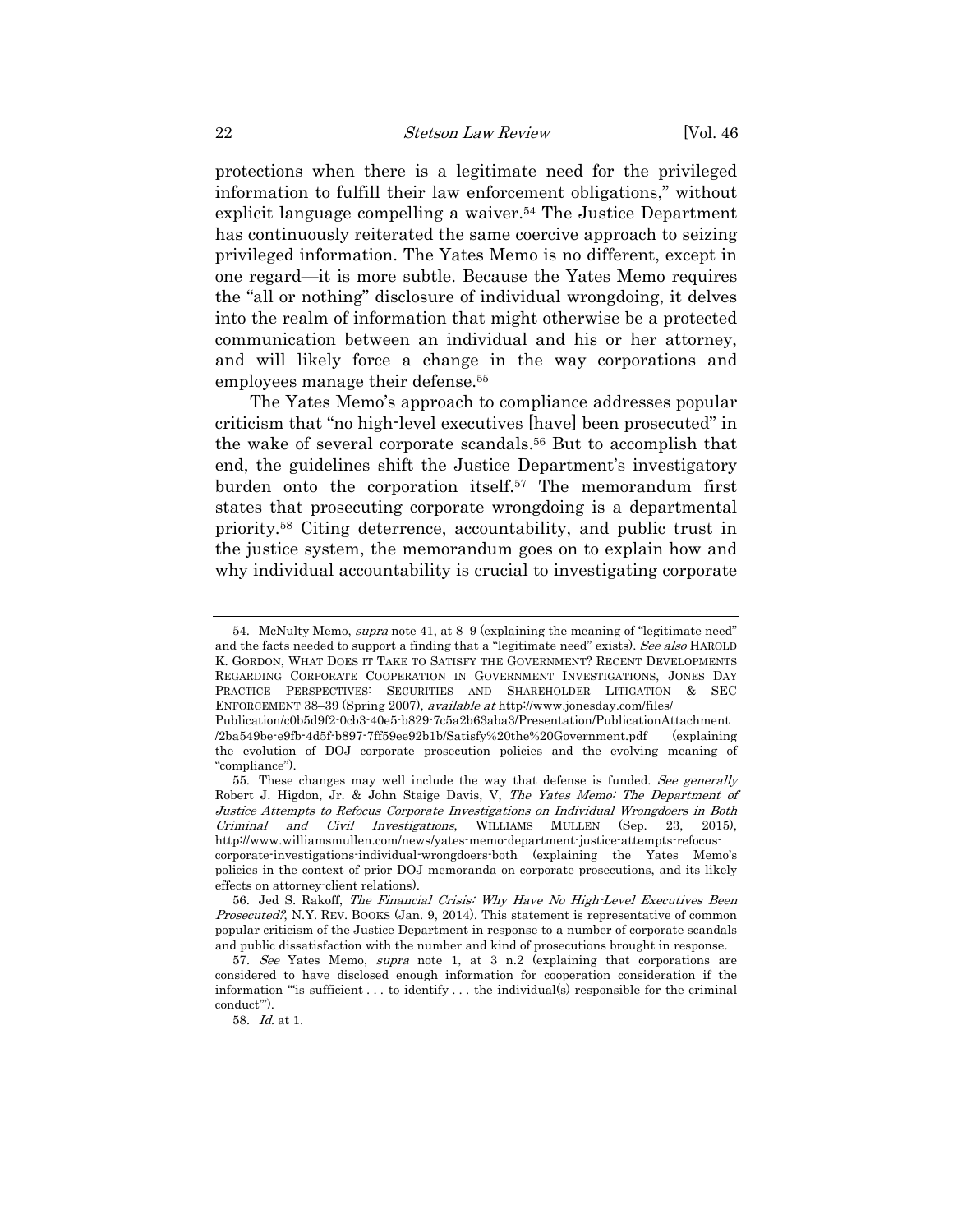wrongdoing.59 But that is not without its challenges; according to the memorandum, knowledge, decision rights, and paper trails can be diffused throughout a corporation's structure, making it difficult to attribute a decision to only one person.<sup>60</sup> To overcome those challenges, a working group comprised of senior attorneys throughout the United States Attorneys' offices convened to create a set of practices to achieve individual accountability for corporate wrongdoing. Primarily, the Yates Memo instructs federal prosecutors to consider six factors when investigating and charging corporate wrongdoing:

The guidance in this memo reflects six key steps to strengthen our pursuit of individual corporate wrongdoing, some of which reflect policy shifts and each of which is described in greater detail below: (l) in order to qualify for any cooperation credit, corporations must provide to the Department all relevant facts relating to the individuals responsible for the misconduct; (2) criminal and civil corporate investigations should focus on individuals from the inception of the investigation; (3) criminal and civil attorneys handling corporate investigations should be in routine communication with one another; (4) absent extraordinary circumstances or approved departmental policy, the Department will not release culpable individuals from civil or criminal liability when resolving a matter with a corporation; (5) Department attorneys should not resolve matters with a corporation without a clear plan to resolve related individual cases, and should memorialize any declinations as to individuals in such cases; and (6) civil attorneys should consistently focus on individuals as well as the company and evaluate whether to bring suit against an individual based on considerations beyond that individual's ability to pay.61

The memorandum does not offer any guarantee that a corporation itself will be spared from conviction or heavy fines once it "coughs up"62 what it believes to be the responsible individuals. Rather, the guidelines compel the corporation to proffer a windfall of evidence that would be sufficient to prosecute

<sup>59</sup>. Id. at 1–2.

<sup>60</sup>. Id. at 2.

 <sup>61.</sup> Id. at 2–3.

 <sup>62.</sup> Apuzzo & Protess, supra note 30.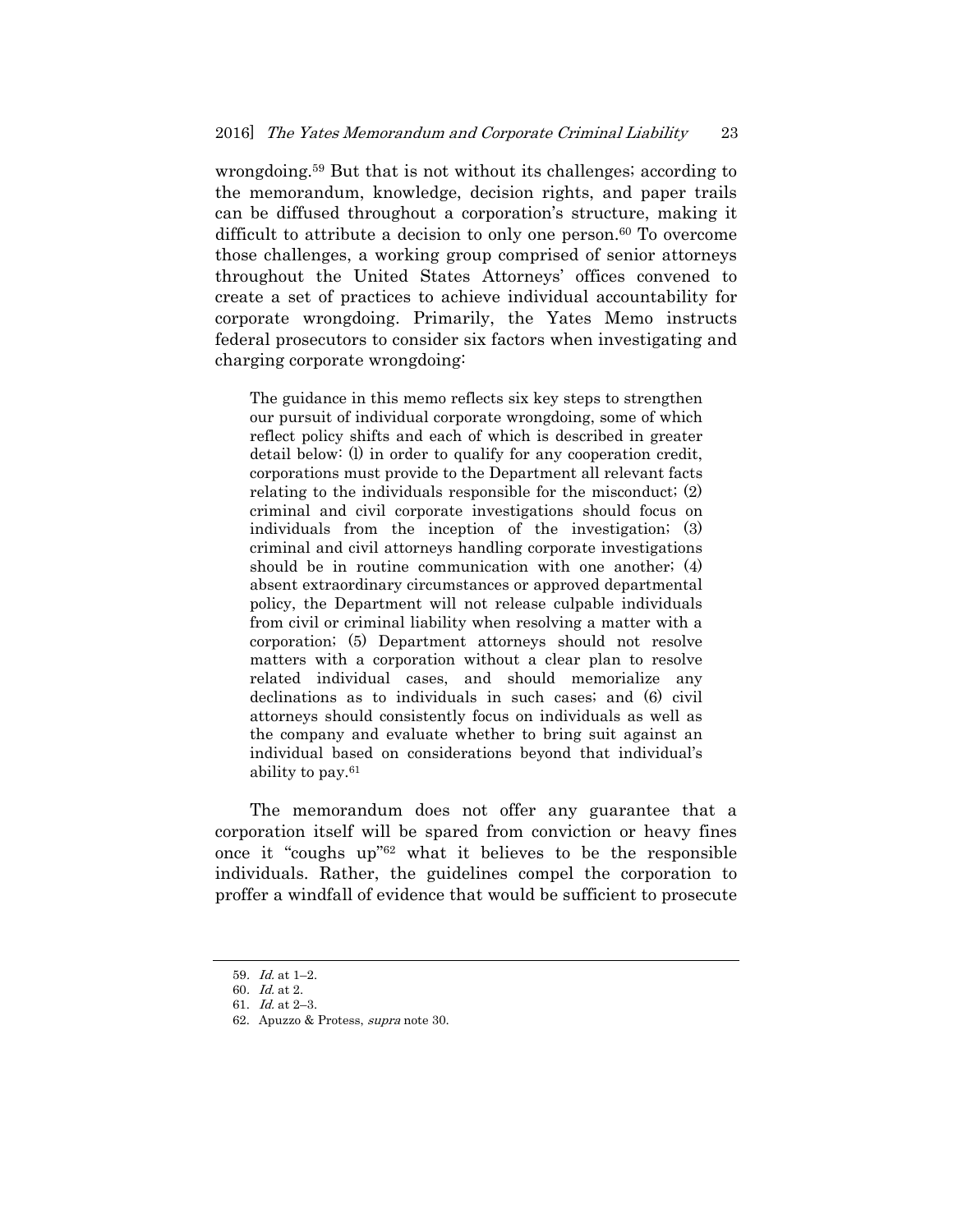the corporation.63 Together with the looming incentives of a large financial settlement against the corporation,64 the Yates Memo seems to do little to improve the fate of corporations and their shareholders. Corporations know that they can be prosecuted or face huge fines if any individual employee in the corporation committed a crime in the course of his or her employment. The Yates Memo makes it clear that to have even a hope of avoiding either, the corporation must provide the Justice Department with "all relevant facts relating to the individuals responsible for the misconduct."65 That merely means that a corporation must disclose enough pertinent information "to identify . . . the individual(s) responsible for the criminal conduct."66 If the corporation misses some vital information or individual(s), it will receive no credit for cooperation and will face prosecution itself.<sup>67</sup> Far from indicating that the Justice Department will forego any enforcement tools, the Yates Memo merely promises to "seek[]

subtitles such as "Settlement Is Department's Third Largest Fair Lending Agreement Ever and Largest Ever Auto Lending Agreement").

65. Yates Memo, supra note 1, at 2.

 <sup>63.</sup> Yates Memo, supra note 1, at 3 n.2.

 <sup>64.</sup> The sheer size of the Justice Department's settlements creates the incentive to keep that practice running, which may lead to some difficult choices between pursuing large sums of money and individuals. See Press Release, Dep't of Justice, U.S. and Five Gulf States Reach Historic Settlement with BP to Resolve Civil Lawsuit Over Deepwater Horizon Oil Spill (Oct. 5, 2015), http://www.justice.gov/opa/pr/us-and-five-gulf-statesreach-historic-settlement-bp-resolve-civil-lawsuit-over-deepwater (describing a \$20.8 billion settlement); Press Release, Dep't of Justice, Bank of America to Pay \$16.65 Billion in Historic Justice Department Settlement for Financial Fraud Leading up to and During the Financial Crisis (Aug. 21, 2014), http://www.justice.gov/opa/pr/bank-america-pay-1665-billion-historic-justice-department-settlement-financial-fraud-leading (describing a \$16.65 billion settlement with Bank of America) [hereinafter "Press Release about Bank of America]; Press Release, Dep't of Justice, Justice Department Announces Criminal Charge Against Toyota Motor Corporation and Deferred Prosecution Agreement with \$1.2 Billion Financial Penalty (Mar. 19, 2014), http://www.justice.gov/opa/pr/justicedepartment-announces-criminal-charge-against-toyota-motor-corporation-and-deferred (describing a \$1.2 billion penalty to Toyota, which is the largest penalty imposed on a car company); Press Release, Dep't of Justice, Justice Department and Consumer Financial Protection Bureau Reach \$98 Million Settlement to Resolve Allegations of Auto Lending Discrimination by Ally (Dec. 30, 2013), http://www.justice.gov/opa/pr/justice-departmentand-consumer-financial-protection-bureau-reach-98-million-settlementto (displaying

<sup>66</sup>. Id. at 3 n.2 (citing USSG § 8C2.5(g), Application Note 13). More recently, in a speech on April 17, 2015, Assistant Attorney General for the Criminal Division Leslie Caldwell stated that, for her Division, "[t]rue cooperation . . . requires identifying the individuals actually responsible for the misconduct—be they executives or others—and the provision of all available facts relating to that misconduct." Gibson, Dunn & Crutcher LLP, DOJ's Newest Policy Pronouncement: The Hunt for Corporate Executives, GIBSON DUNN (Sept. 11, 2015), http://www.gibsondunn.com/publications/pages/Yates-Memo--DOJ-New-Posture-on-Prosecutions-of-Individuals--Consequences-for-Companies.aspx.

 <sup>67.</sup> Yates Memo, supra note 1, at 3–4.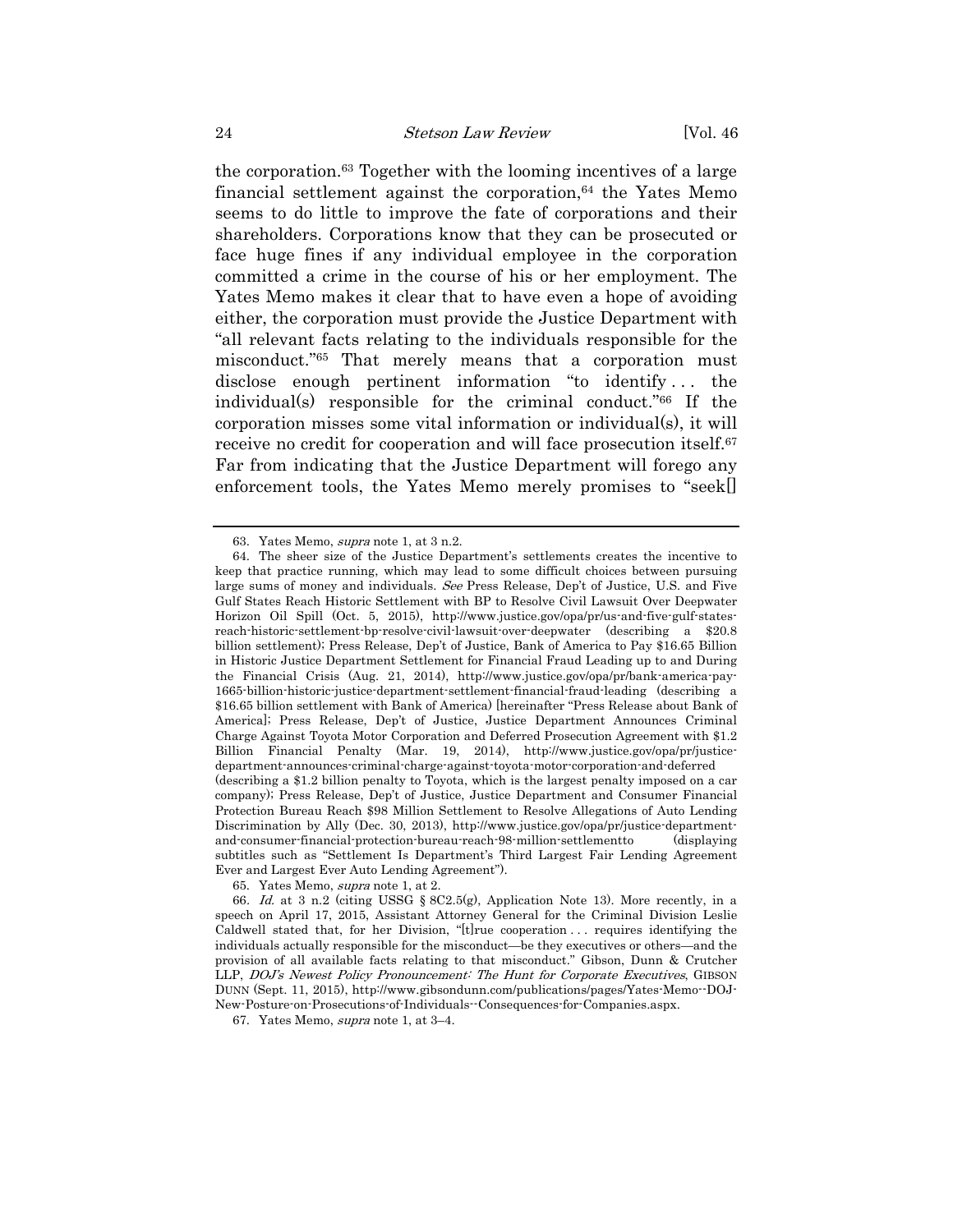accountability from the individuals who perpetrate[]"68 corporate misconduct in addition to current enforcement tactics against the corporation, such as heavy fines.

As corporate scandals unfold, so too will speculation over how the Justice Department will implement these policies.<sup>69</sup> Several lawyers have already offered their insights on the Yates Memo's potential consequences.70 At present, it seems to pose enough potential problems to merit reconsideration.

The skilled and aggressive DOJ line prosecutors . . . have never lacked the will, the resources, or the tools to prosecute corporate officers for criminal misconduct. Corporations often plead guilty to crimes for business reasons in cases where no individual could be successfully prosecuted in a contested proceeding. The generality of the new guidelines could be viewed as an effort to appease those who have criticized DOJ for not holding individuals accountable for the 2008 financial crisis or prosecuting more individuals in connection with corporate settlements. However, if line prosecutors actually follow through and implement these new steps, ironically, the policies could

 <sup>68.</sup> Id. at 1.

<sup>69</sup>. See, e.g., Michael Hiltzik, VW is a Great Test of Whether DOJ Really Will Put White-Collar Crooks in Jail, L.A. TIMES (Sept. 21, 2015), http://www.latimes.com/business/ hiltzik/la-fi-mh-vw-is-a-great-test-on-white-collar-crooks-20150921-column.html

<sup>(</sup>considering whether the DOJ will adopt these policies towards contemporaneous corporate scandals); Aruna Viswanatha et al., U.S. Targets RBS, J.P. Morgan Executives in Criminal Probes, WSJ (Nov. 17, 2015), http://www.wsj.com/articles/u-s-targets-rbs-j-pmorgan-executives-in-criminal-probes-1447786655?cb=logged0.8348281069193035 (indicating that the DOJ is indeed enforcing these policies).

<sup>70</sup>. See, e.g., Jeffrey L. Bornstein, How DOJ Policy Will Affect Cos., LAW360 (Sept. 16, 2015), http://www.law360.com/articles/703413/how-doj-policy-on-prosecuting-individualswill-affect-cos (arguing that the Yates Memo policies "will make it more difficult and expensive for corporations and their executives to resolve both criminal and civil investigations" and "likely also make it easier for the DOJ to prosecute individuals"); Gibson, Dunn & Crutcher LLP, *supra* note 66 (arguing that the Yates Memo policies "may temper a corporation's enthusiasm to self-report potential misconduct" and "have an unintended chilling effect on corporate cooperation"); Michael D. Ricciuti et al., New DOJ Guidance Sharpens the Focus on Prosecuting and Suing Individuals in Corporate Criminal Investigations, K&L GATES (Sept. 10, 2015), http://www.klgates.com/new-dojguidance-sharpens-the-focus-on-prosecuting-and-suing-individuals-in-corporate-criminalinvestigations-09-10-2015/ (emphasizing "the harmonization between criminal and civil investigators" and its potential effects on corporate indemnification of civil suits brought by the DOJ against employees); Patrick J. Smith et al., DOJ Seeks to Revamp and Reenergize its Prosecution of Individuals: Key Takeaways, DLA PIPER (Sept. 10, 2015), https://www.dlapiper.com/en/us/insights/publications/2015/09/doj-seeks-to-revamp/ (explaining potential effects of the Yates Memo policies for conflicts of interest between corporations and employees as well as changes in the way companies handle their own internal investigations of wrongdoing); DOJ Issues Guidance on Individual Accountability for Corporate Misconduct, ROPES & GRAY (Sept. 11, 2015), https://www.ropesgray.com/ newsroom/alerts/2015/September/DOJ-Issues-Guidance-on-Individual-Accountability-for-Corporate-Misconduct.aspx#Footer (outlining how corporations, boards of directors, executives, and employees may need to respond to the Yates Memo policies); DOJ's New

Focus On Executives May Mean Fewer Corporate Settlements, STEPTOE & JOHNSON LLP (Sept. 21, 2015), http://www.steptoe.com/publications-10767.html: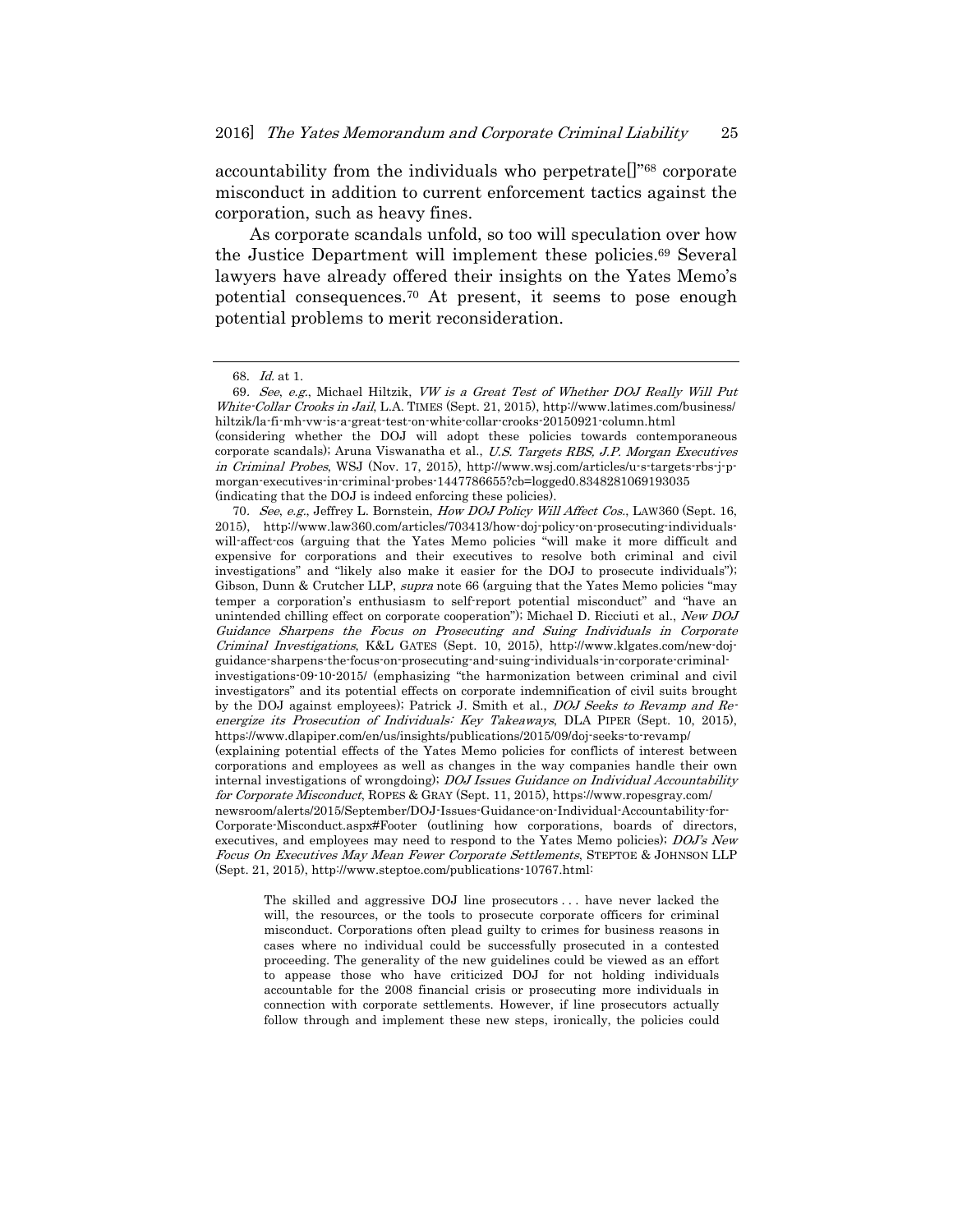## III. THE PROBLEMATIC NATURE OF THE YATES MEMORANDUM

The Yates Memo begins with the premise that the investigation of corporate or "white-collar" crimes is an enormously difficult undertaking.71 From there, the memorandum relies on the rationale commonly used to justify plea-bargaining. A corporation is free to decide whether to defend itself at trial or seek a better deal from the prosecutor.72 Because a corporation is represented by counsel and cannot be incarcerated, there is no risk that an innocent party will wind up in jail by agreeing to plead guilty in order to avoid the risk of facing a whopping term of imprisonment if convicted after a trial.

This premise is correct. Corporate crimes are more difficult to investigate than "blue-collar" or "street" crimes by several orders of magnitude. The fact patterns are far more complicated than package store robberies or other similar crimes. The crimes occur out of public view, sometimes over the Internet, and where video cameras do not record what is happening. Even if there were cameras or witnesses, it might not be immediately obvious that what is recorded is a crime, given that deceit is often a core element of white-collar crime. Finally, the government lacks adequate resources to address the problem. To put it simply, if blue-collar crime is a garage band, then corporate crime is an orchestra.

Start with the nature of white-collar offenses. White-collar offenses can occur at various points in the distribution process.

well lead to a decrease in corporate criminal resolutions rather than an increase in individual prosecutions.

 <sup>71.</sup> The difficulties are summarized at Larkin, Nonprosecution Agreements, supra note 10, at 13–14 n.32. Some statistical reports show federal prosecutions of white-collar crime decreased over the last twenty years, from 11,000 in 1995 to 6,900 in 2015. See David Cay Johnston, Enforcement for White-collar Crime Hits 20-year Low, AL JAZEERA (Aug. 14, 2015), http://america.aljazeera.com/opinions/2015/8/enforcement-for-white-collarcrimes-hits-20-year-low.html (displaying a graph that depicts the decrease in prosecution of white-collar crime). Fluctuations in DOJ priorities, real-world problems, and the law, however, may defy perfectly neat explanation for any supposed trends in the DOJ's prosecution statistics. See Annual Statistical Reports, U.S. DEP'T OF JUSTICE http://www .justice.gov/usao/resources/annual-statistical-reports (updated Mar. 23, 2015) (displaying statistical data revealing "the many priorities of United States Attorneys in both criminal prosecution and civil litigation").

 <sup>72.</sup> Larkin, Nonprosecution Agreements, supra note 10, at 22 n.26 (explaining that plea bargains are defended because they are practical due to the fact that plea bargains often help the defendant).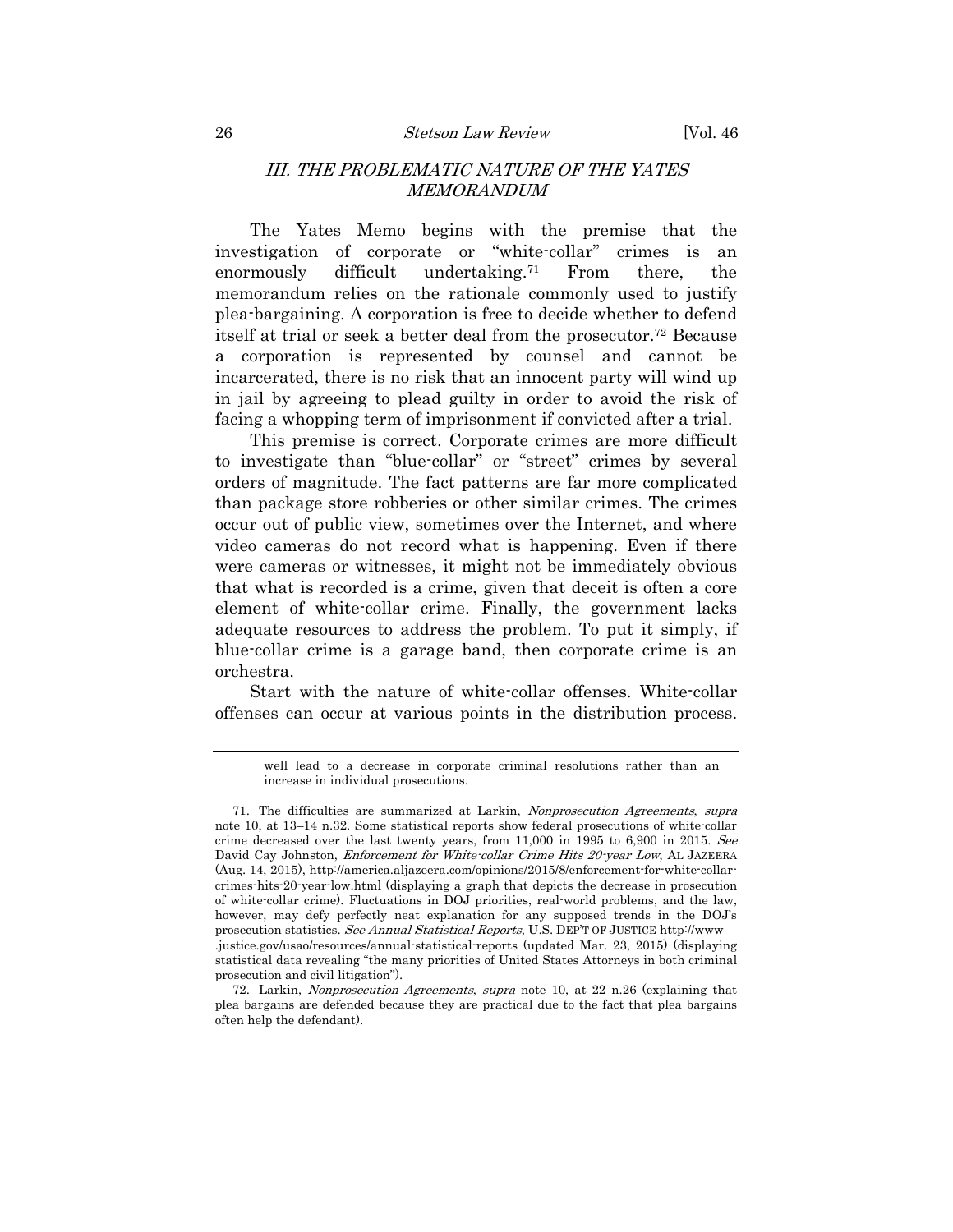Corporate offenses ordinarily involve a violation of complex regulatory regimes designed to protect the public against the harms of contemporary manufacturing, distribution, transportation, financial, and other institutions that have developed due to the specialization brought about by the industrial revolution and sophisticated business practices.73 Each link in that chain creates an opportunity to commit a crime. A business could try to defraud a downstream party by passing off adulterated products as the real McCoy, by generating fictitious transactions and losses for tax purposes, or by simply inflating a bill of lading. A company could try to bribe a government official to "look the other way" when its goods are under review. The financial incentives that corporate employees have to save some money—and pocket the difference, or report it and possibly earn a larger year-end bonus—will induce those parties not only to break the law, but also to hide their tracks.

White-collar offenses can also be difficult to identify as crimes. Mugging victims will immediately know that they have been victimized, but targets of corporate crime might not readily appreciate that fact. Rival firms (e.g., food producers, oil companies, and telecommunications carriers) may conspire to raise the price of a good by a few pennies per unit, an amount that is too small for each consumer to feel, but that can rake in millions for co-conspirators given the massive number of transactions involved. The agreement would be an offense under federal law,74 and unless someone notices what has happened, there might be no investigation.75 Or a firm may decide to save

 <sup>73.</sup> The average person no longer grows his own vegetables, raises his own cattle, builds his own home, or formulates his own medicines. Businesses perform those chores, often at a great distance from the ultimate consumer (particularly if the company is overseas), leaving other companies responsible for the transportation and sale of final products. Numerous federal government agencies—the Food and Drug Administration (which regulates food additives and pharmaceuticals), the Environmental Protection Agency (which regulates pesticides), the Department of Agriculture (which inspects livestock), and the Centers for Disease Control (which examines large-scale health problems stemming from adulterated food) to name four of them—are responsible to ensure that the goods are safe throughout each chain in the distribution process, or, if they are not, for identifying and remedying any problem. Other agencies—such as the Securities and Exchange Commission or the Pension Benefit Guaranty Corporation oversee the workings of the financial markets and pension funds to protect the savings of investors and retirees.

 <sup>74.</sup> An agreement among competitors to fix prices would violate the Sherman Act, 15 U.S.C. § 1 (2012), a federal law outlawing that practice.

 <sup>75.</sup> Different corporations could have different attitudes toward regulation. Some corporations see it as a relatively benign annoyance; others, as an illegitimate intrusion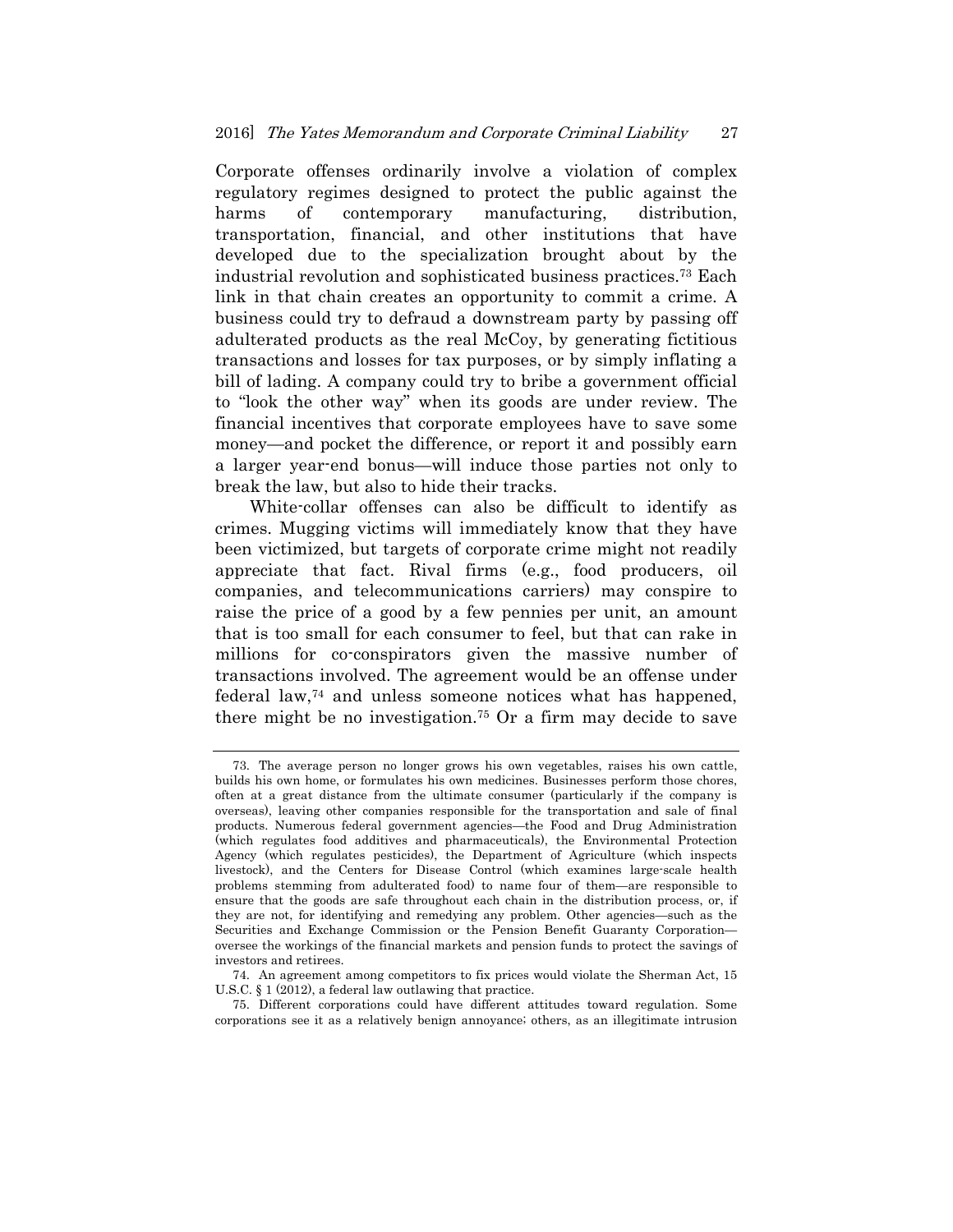the expense of properly disposing of hazardous waste by spilling it in into a river, dumping barrels in a forest, or burying it underground. Those actions would violate federal law,76 but they may be even more difficult to discover and investigate than a price-fixing conspiracy. Unless buried toxic waste leaches out of its container and makes its way into an above- or below-ground water supply, no one may be aware of what happened until long after the statute of limitations has expired.

The number of investigators will never be as large as the number of opportunities businesses have to shave a corner or the number of people who take advantage of those occasions.<sup>77</sup> The Federal Bureau of Investigation (FBI) and the U.S. Secret Service (Secret Service) are the principal federal law enforcement agencies responsible for investigating white-collar crime. The FBI and Secret Service, however, have numerous other obligations that rank higher on their list of priorities. Since the attacks on September 11, 2001, the FBI's primary mission has been to collect domestic intelligence on potential domestic terrorism incidents and to snuff out any one of them that is dangerously close to success.78 The Secret Service is responsible for protecting the President, Vice President, their families (among others), and visiting heads of state and foreign nations.79 Atop that, every fourth year they must devote resources to protecting the presidential candidate in each party.80 Each agency has been

into the free market. Some corporate officers are willing to approach the limit of permissible conduct, while others might steer clear from it. Some are responsible citizens; others are scallywags.

 <sup>76.</sup> The conduct would violate the Federal Water Pollution Control Act Amendments of 1972, Pub. L. No. 92-500, 86 Stat. 816 (codified in scattered sections of 33 U.S.C.), the Clean Water Act of 1977, 33 U.S.C. §§ 1281(a), 1294–1297 (2006), and the Resource Conservation and Recovery Act of 1976, 42 U.S.C. §§ 6901–6992k (2012).

 <sup>77.</sup> Corporations have the funds to mount an effective defense, oftentimes more than the government can devote to a particular case. That defense could start well in advance of trial in the document production process. A corporation that claims the attorney-client privilege with respect to a sizeable quantity of documents can delay any review of those document until after a district court judge or magistrate judge has resolved those claims. Corporate personnel can refuse to be interviewed and may be likely to do so if the company subtly hints that silence is golden. If delaying tactics seem to be failing, some corporations, such as ones working on highly classified and sensitive projects for the defense or intelligence community, might even have the political connections to make some investigations "go away."

 <sup>78. 18</sup> U.S.C. §§ 351, 3052, 3107 (2012); 50 U.S.C. §§ 1801–1812 (2012).

<sup>79.</sup> Id. at  $\S 3056(a)(1)–(6)$ , (8).

<sup>80</sup>. Id. at § 3056(a)(7).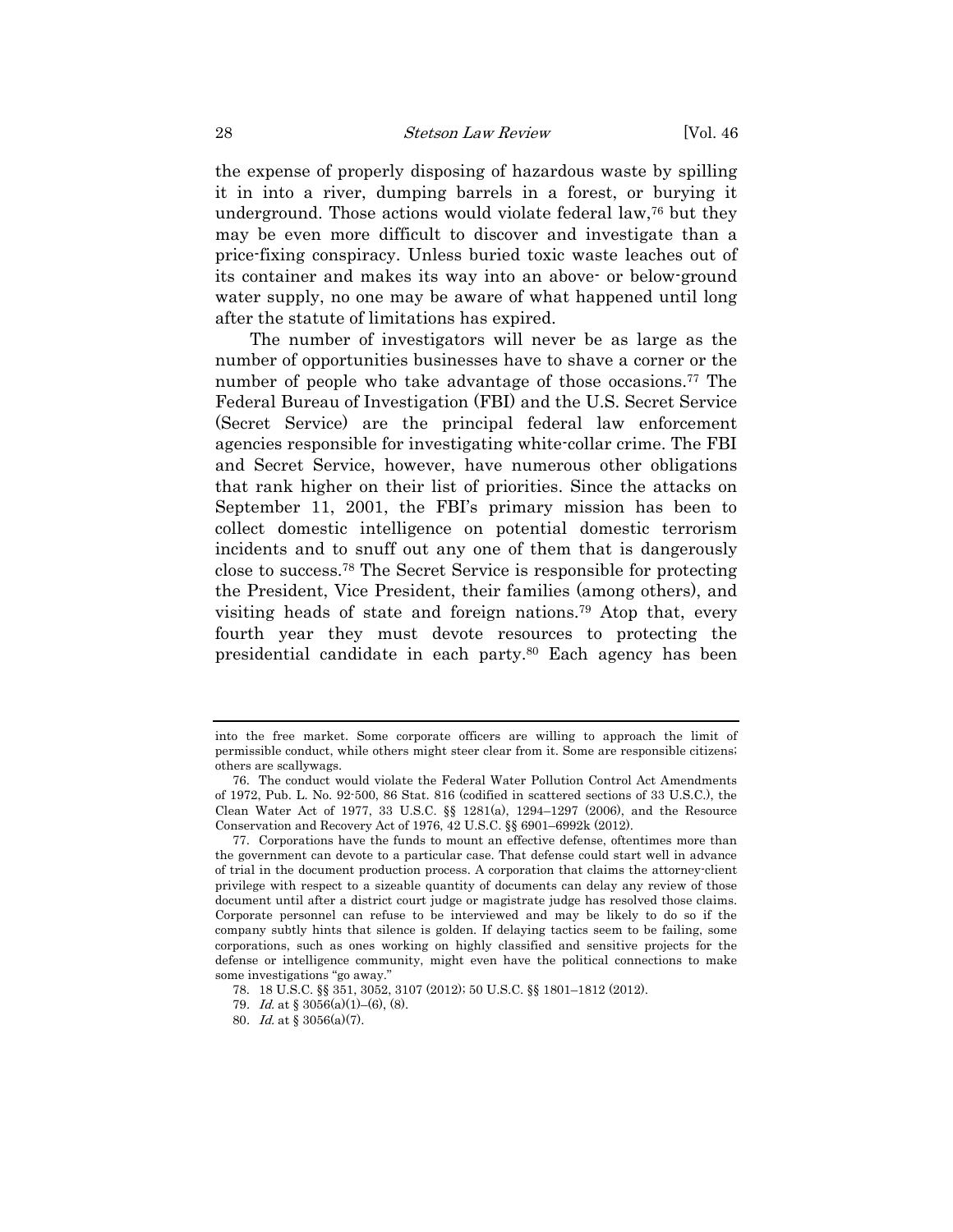forced to reassign agents away from white-collar investigations to fulfill their primary missions.

White-collar criminal cases also require different types of investigative techniques. Several traditional law enforcement practices used in blue-collar investigations—such as the use of undercover officers, surveillance, sting operations, hand-to-hand drug sales, and so forth—often do not work well in a white-collar investigation. The conduct being investigated, particularly financial transactions (such as credit default swaps) can be extremely complex, involving multiple parties, transactions, and banking systems.81 White-collar crimes can span multiple state boundaries. If a firm's conduct crosses international borders, federal investigators are at the mercy of foreign law enforcement agencies for assistance in gathering evidence overseas. New technologies offer ever more mobile ways to transfer information, documents, records, and funds; and there is a monumental amount of information stored in old-fashioned hard-copy files, let alone in computer systems, laptops, tablets, mobile phones, thumb drives, and "the cloud" that must be found and digested in order to determine if a crime has occurred. Investigators need education and experience in law including the pertinent regulatory scheme, accounting, commerce, and investment in order to understand the business conduct and get to the bottom of what happened. These are skills that few investigators may have.

The dollar rewards from financial wheeling-and-dealing can exceed the gross domestic product of many small nations. The opportunity to rake in Croesus-level winnings attracts a neverending supply of highly educated, highly skilled, and highly motivated players to Wall Street, the Chicago Board of Trade, and other commercial markets. It also creates an incentive for corporate insiders to quickly use their moneymaking

 <sup>81.</sup> See Corporate Internal Investigations: Best Practices, Pitfalls to Avoid, JONES DAY 1 (2013), http://www.jonesday.com/files/upload/

CII%20Best%20Practices%20Pitfalls%20to%20Avoid2.pdf (explaining that internal investigations present issues with determining the facts because of the various ways witnesses can react to an investigation). Major corporations have different divisions, product lines, or decentralized networks. Each one might use different, temporarily assigned teams to manage projects. Personnel may come and go from division to division within a company or leave for other firms, industries, or locales, making it painfully timeconsuming just to interview all of the relevant employees. Different corporations may have different cultures (or the same corporation may have different subcultures) with different attitudes toward cooperating with the authorities. Some parties fear arrest, conviction, public humiliation, and imprisonment; others fear dismissal or loss of a bonus far more.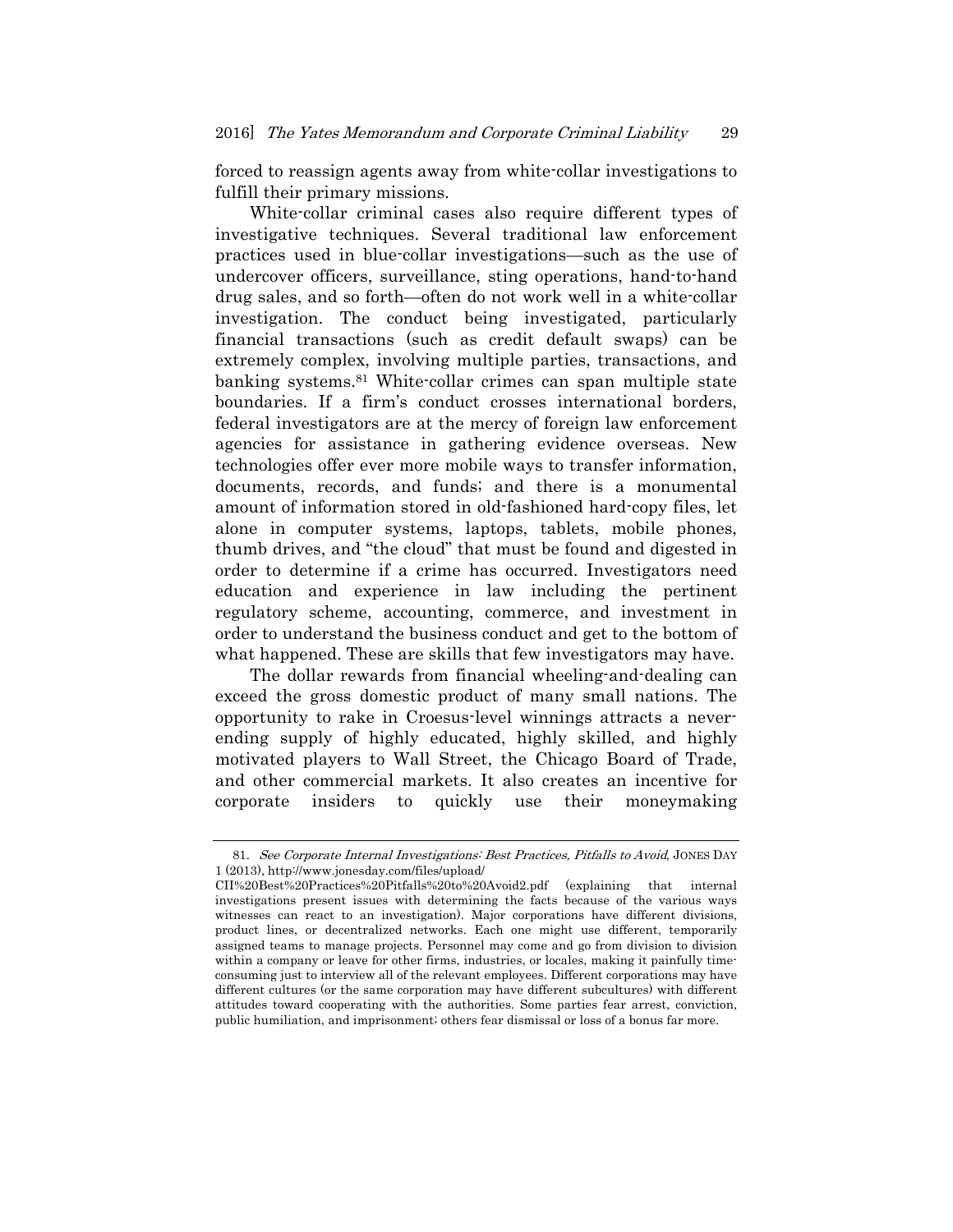opportunities to obscure their dealings and to depart before being detected. With this scenario happening over and over, players may always stay one step ahead of regulators and investigators.

To top it off, it may be difficult to distinguish unethical or sharp business practices from crimes, with the result being that years of investigation can go for naught if the courts decide that the proven conduct does not violate federal law, however broadly it is read.82 When all is said and done, in light of those difficulties, it may not be surprising that the government has sought to conscript private parties into its investigatory team.

That said, the prospects for successful prosecution of corporations are not as dire as the above discussion might suggest. The United States Attorney's Manual sets forth the policies that Justice Department lawyers must consider when filtering culpable from innocent individuals and business organizations.83 Those policies direct federal prosecutors, when making charging decisions, to weigh criteria such as the likelihood of conviction, the nature and seriousness of the offense, the pervasiveness of wrongdoing within a company, and a corporation's degree of cooperation with the government during an investigation.84 To attribute liability for an individual's wrongdoing to the corporation, a prosecutor need only prove that the employee's actions "were within the scope of his duties" and "were intended, at least in part, to benefit the corporation."85

 <sup>82.</sup> The Supreme Court's efforts to trim the government's sails in white-collar prosecutions are an example of that phenomenon. See, e.g., McDonnell v. United States, 136 S. Ct. 2355 (2016) (narrowly construing the "official acts" necessary for conviction of fraud and extortion); Skilling v. United States, 561 U.S. 358 (2010) (holding that the statute only covered bribery and kickbacks, and that the actions of the defendant corporation did not satisfy the statute); Arthur Andersen LLP v. United States, 544 U.S. 696 (2005) (reversing the conviction of a corporation because the statute required corrupt persuasion); United States v. Sun-Diamond Growers of Ca., 526 U.S. 398 (1999) (holding that the government must prove a link between the gift given and the official act to convict); McCormick v. United States, 500 U.S. 257 (1991) (holding that the government needs to prove more than just acting in the interest of a constituent before asking for campaign donations is not enough to prove extortion); McNally v. United States, 483 U.S. 350 (1987) (explaining that offering to buy insurance through an agent that shares the commission with an agency that the buyer holds interest in is not enough to satisfy mail fraud).

 <sup>83.</sup> OFFICES OF THE U.S. ATTORNEYS, U.S. ATTORNEY'S MANUAL, 9-28.100 (Nov. 2015), available at http://www.justice.gov/usam/usam-9-28000-principles-federal-prosecutionbusiness-organizations [hereinafter USAM].

 <sup>84.</sup> USAM 9-28.300.

<sup>85</sup>. Id. at 9-28.210.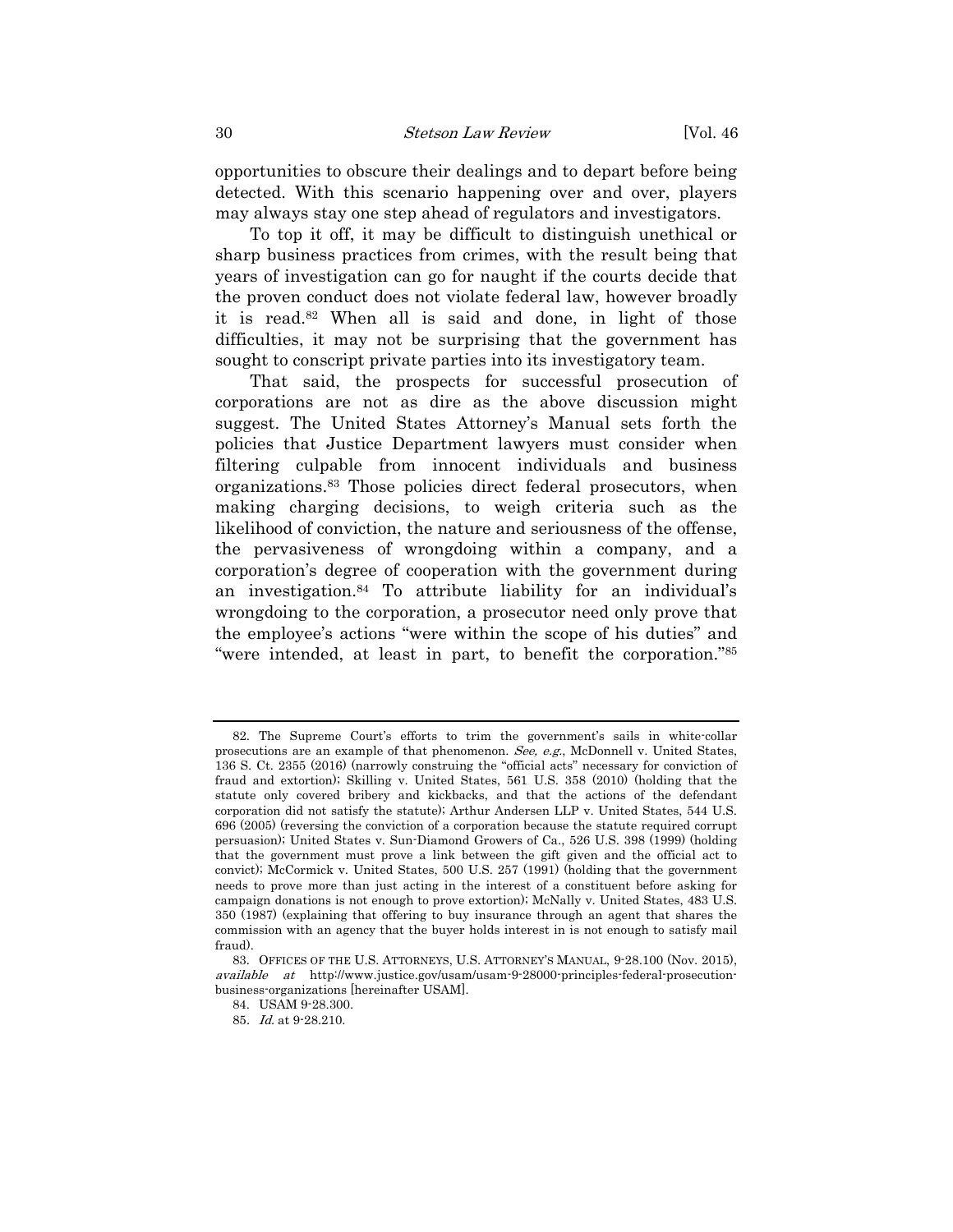Proof of those facts has not been a particularly heavy burden.<sup>86</sup> Atop that, the government can often prevail without having to prove its case to a jury. Rather than proceed with an indictment and a trial, for more than a decade the Department has often entered into a preindictment or pretrial settlement with a company known as a "nonprosecution agreement" or a "deferred prosecution agreement."87 The amounts involved can appear quite staggering,88 but corporations have gone along with the government's proposal because the alternative—a conviction can amount "to a virtual death sentence for business entities."89

It could be argued that that the Justice Department should have been more aggressive in its pursuit of corporate officials who authorized the later-defaulted loans that led to the collapse of the housing market and the Great Recession.<sup>90</sup> Yet overzealous

http://trac.syr.edu/tracreports/crim/406/.

 88. In 2014, for example, the Bank of America Corporation agreed to pay \$16.65 billion to resolve financial fraud allegations related to the onset of the Great Recession. See Press Release about Bank of America, supra note 64 (describing "the largest civil settlement with a single entity in American history").

 89. Christopher A. Wray & Robert K. Hur, Corporate Criminal Prosecution in a Post-Enron World: The Thompson Memo in Theory and Practice, 43 AM. CRIM. L. REV. 1095, 1097 (2006) (arguing that corporate prosecutions offer the government an "opportunity for deterrence on a massive scale").

90. See Lawrence White, Housing Finance and the 2008 Financial Crisis, DOWNSIZING GOVERNMENT.ORG (Aug. 1, 2009), http://www.downsizinggovernment.org/hud/housingfinance-2008-financial-crisis (explaining that the extension of mortgages to previously unqualified borrowers led to the financial crisis of 2008 and 2009).

 <sup>86.</sup> The Justice Department "routinely concludes multimillion-dollar criminal settlements with the world's largest corporations, [but] struggle[s] to convict individuals associated with the alleged misconduct. . . . Over the last few years, the Justice Department has used increasingly expansive views of conspiracy and accomplice liability to assert jurisdiction over [corporate wrongdoing]." Trevor McFadden & Brian Whisler, Why DOJ Struggles to Convict Individuals in FCPA Cases, LAW360 (Sept. 8, 2015), http://www.law360.com/articles/699654/why-doj-struggles-to-convict-individuals-in-fcpacases. That is true despite a 29.3% drop in actual criminal prosecutions of corporations from FY 2004 to FY 2014. TRAC Reports, Inc., Justice Department Data Reveal 29 Percent Drop in Criminal Prosecutions of Corporations, TRAC REPORTS (Oct. 13, 2015),

<sup>87</sup>. See Larkin, Nonprosecution Agreements, supra note 10, at 1 n.1 ("These agreements have existed since at least 1993, but they have become numerous only in the past decade. For a list of agreements from 1993 to 2007, refer to Brandon L. Garrett, Structural Reform Prosecution, 93 VA. L. REV. 853, 938–57 (2007)."). No charges are sought in a non-prosecution agreement, whereas already-filed charges are dismissed in the case of a deferred prosecution agreement if the defendant satisfactorily complies with the agreement. See U.S. GOV'T ACCOUNTABILITY OFFICE, GAO-09-636T, CORPORATE CRIME: PRELIMINARY OBSERVATIONS ON DOJ'S USE AND OVERSIGHT OF DEFERRED PROSECUTION AND NON-PROSECUTION AGREEMENTS 4, 10–11 (2009), available at http://www.gao.gov/assets/130/122853.pdf [hereinafter GAO PRELIMINARY OBSERVATIONS] (describing that the difference between a non-prosecution agreement and a deferred prosecution agreement is that the deferred prosecution agreement involves filing charges with the court, while the non-prosecution agreement results in no charges being filed).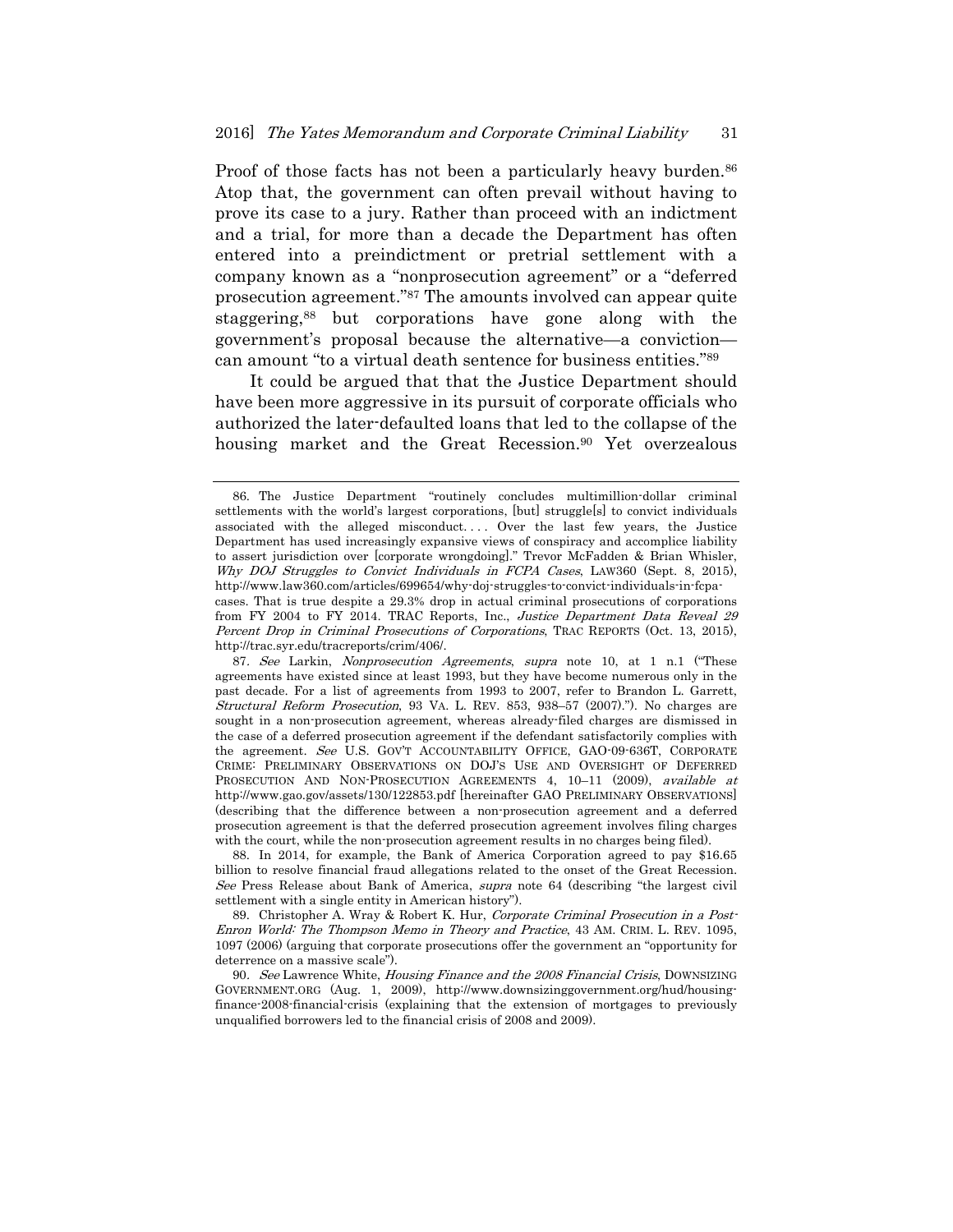corporate prosecution strategies can be both unjust and unfruitful. The Yates Memo's all-or-nothing stance essentially deputizes corporate personnel to investigate their colleagues. The approach not only corrodes the benefits of attorney-client relationships<sup>91</sup> and erodes the public policies behind the workproduct rule,92 but also sows distrust among directors, officers, and other employees.93 That problem would be especially pernicious if senior officers try to pin any wrongdoing on lowerlevel employees. Senior corporate officials may be skilled at obscuring their responsibility for questionable conduct. (Indeed, that may be how they became senior corporate officers. A wag might say that the people who can climb the corporate ladder generally have the skills to deflect blame onto others.) The upshot is that senior personnel might place the blame on those corporate personnel least able to protect themselves.94

[I]f discovery of [work product, meaning material prepared in anticipation of litigation] were permitted "much of what is now put down in writing would remain unwritten. An attorney's thoughts, heretofore inviolate, would not be his own. Inefficiency, unfairness and sharp practices would inevitably develop in the giving of legal advice and in the preparation of cases for trial. The effect on the legal profession would be demoralizing. And the interests of the clients and the cause of justice would be poorly served."

 93. Katelyn Polantz, DOJ's 'Yates Memo' Goes Too Far, Former Deputy AG Says, NAT'L L.J. (Nov. 20, 2015), http://www.nationallawjournal.com/id=1202743031700/DOJs-Yates-Memo-Goes-Too-Far-Former-Deputy-AG-Says#ixzz3sF6Zyq2Z. James Cole, former U.S. Deputy Att'y Gen.,

[explained] how the memo creates a situation where companies will need to volunteer information that would be confidential between attorneys and clients in order to settle investigations. Yates has reiterated that the department's approach to attorney-client privilege hasn't changed. "With all due respect, I'm not sure she entirely understands," he said. Cole said the new policy will cause companies to clam up, even to their lawyers. Or it will prompt corporate legal teams to form joint defense agreements with personal lawyers who represent company leaders, he said, the opposite of what the Justice Department wants.

<sup>91</sup>. See Upjohn Co. v. United States, 449 U.S. 383, 389 (1981) ("The attorney-client privilege is the oldest of the privileges for confidential communications known to the common law. 8 JOHN WIGMORE, EVIDENCE § 2290 (McNaughton rev., 1961). Its purpose is to encourage full and frank communication between attorneys and their clients and thereby promote broader public interests in the observance of law and administration of justice.").

<sup>92</sup>. Upjohn, 449 U.S. at 398 (citing Hickman v. Taylor, 329 U.S. 495, 511 (1947)):

Id.

 <sup>94.</sup> That delegation raises an additional problem. Prosecutors would effectively be using corporate officers to force lower-level employees to incriminate themselves. As argued elsewhere, "[i]n light of the government's control over internal investigators under the current paradigm of corporate criminal procedure, the constitutional safeguards that apply when public officials question targets should extend to the context of employee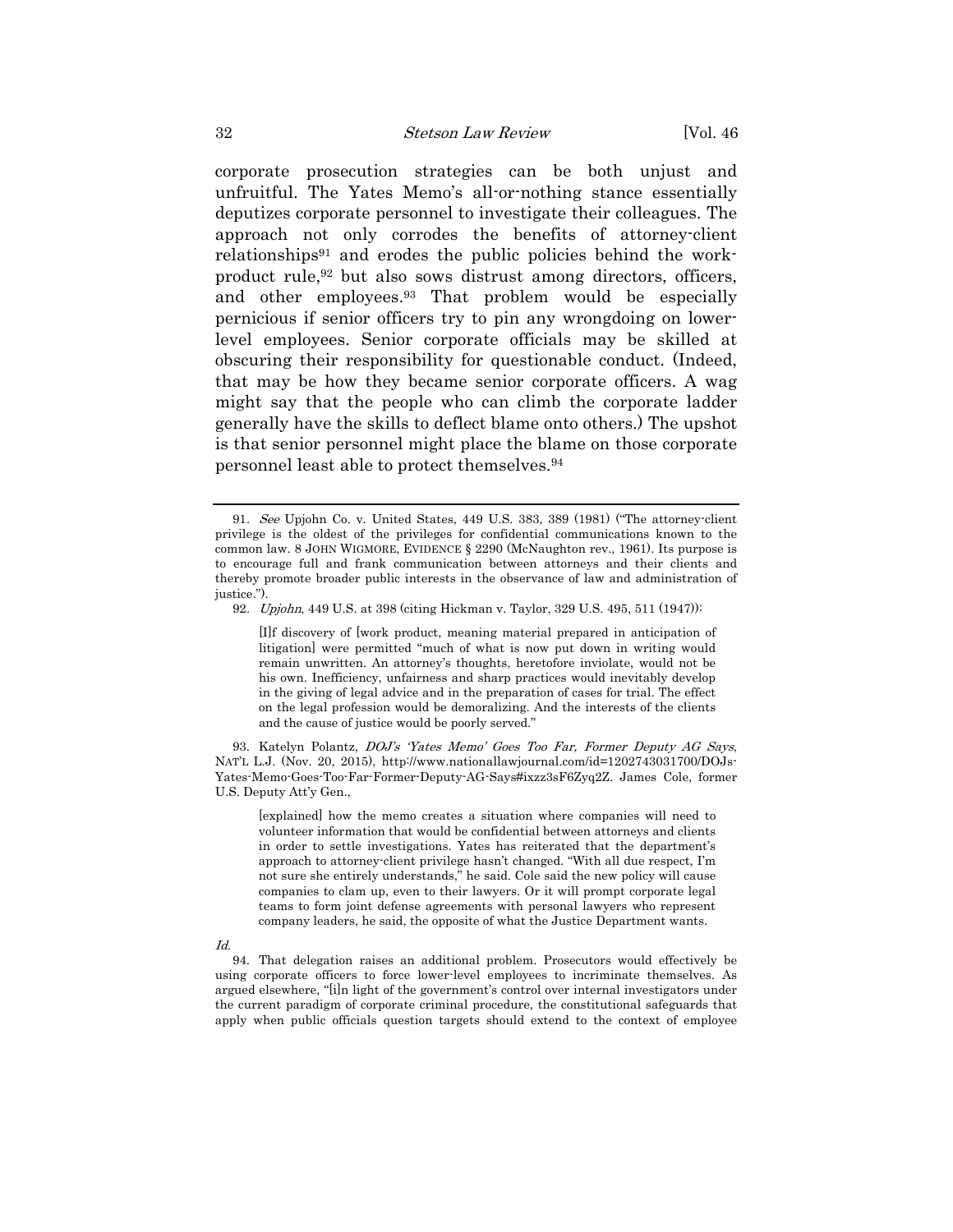By ordering corporate agents to do the Justice Department's investigation for them without guaranteeing cooperation credit, the Yates Memo takes the unprecedented step of effectively making defendants prosecute themselves. The common law allowed law enforcement to deputize private citizens, but never asked anyone to apprehend himself.95 Deputizing defendants is a new phenomenon of the Yates Memo. Now, once corporate officers investigate and tell the department who in their employ committed a crime, the entity remains liable for any misdeeds under current liability theories. The government privatizes participation in the criminal justice system by asking juries to decide questions in criminal trials and asking private criminal defense attorneys to defend indigent individuals accused of a crime. But it does not, and should not, ask a private person, much less the defendant himself, to make the prosecutor's case for him.<sup>96</sup>

Historically, two principles of criminal and constitutional law have always compelled the government to bear the entire burden of a criminal investigation. The first is that a private party is entitled to a "presumption of innocence," a legal term of art that is a shorthand way of saying that the government has the burden of proving a defendant's guilt; the defendant is not required to prove his innocence or say anything in his defense.97 The second,

interviews." Lisa Kern Griffin, Compelled Cooperation and the New Corporate Criminal Procedure, 82 N.Y.U. L. REV. 311, 352–53 (2007).

<sup>95</sup>. See 4 WILLIAM BLACKSTONE, COMMENTARIES \*289, \*293 (on arrest powers of private persons); AKHIL REED AMAR, THE LAW OF THE LAND 336–38 nn.3–12 & accompanying text (2015) (arguing that a citizen's arrest is a form of state action when the government authorizes it); N. Richard Janis, Deputizing Company Counsel as Agents of the Federal Government: How Our Adversary System of Justice is Being Destroyed, WASH. LAWYER (Mar. 2005), http://www.dcbar.org/bar-resources/publications/washingtonlawyer/articles/march-2005-taking-the-stand.cfm (explaining how corporate counsel has in essence been deputized by the government and extract information from the employees to make their client, the corporation, safe).

<sup>96</sup>. See Roger A. Fairfax, Jr., Outsourcing Criminal Prosecution?: The Limits of Criminal Justice Privatization, 2010 U. CHI. LEGAL F. 265, 297 (2010) (arguing "that it is inappropriate to outsource to private actors a function so closely identified with the sovereign prerogative of the state"); Roger A. Fairfax, Jr., Delegation of the Criminal Prosecution Function to Private Actors, 43 U.C. DAVIS L. REV. 411 (2009) (arguing that it is inappropriate to give nongovernmental actors criminal prosecutorial powers).

<sup>97.</sup> See, e.g., Bell v. Wolfish, 441 U.S. 520, 533 (1979) (explaining that the idea of innocent until proven guilty places the burden of proof on the government and not the defendant). The Fifth Amendment Self-Incrimination Privilege assists a person in that regard. It permits him to refuse to cooperate in any investigation if doing so would offer the government aid proving any fact necessary to establish his guilt. See, e.g., Hoffman v. United States, 341 U.S. 479, 486 (1951) ("The privilege afforded not only extends to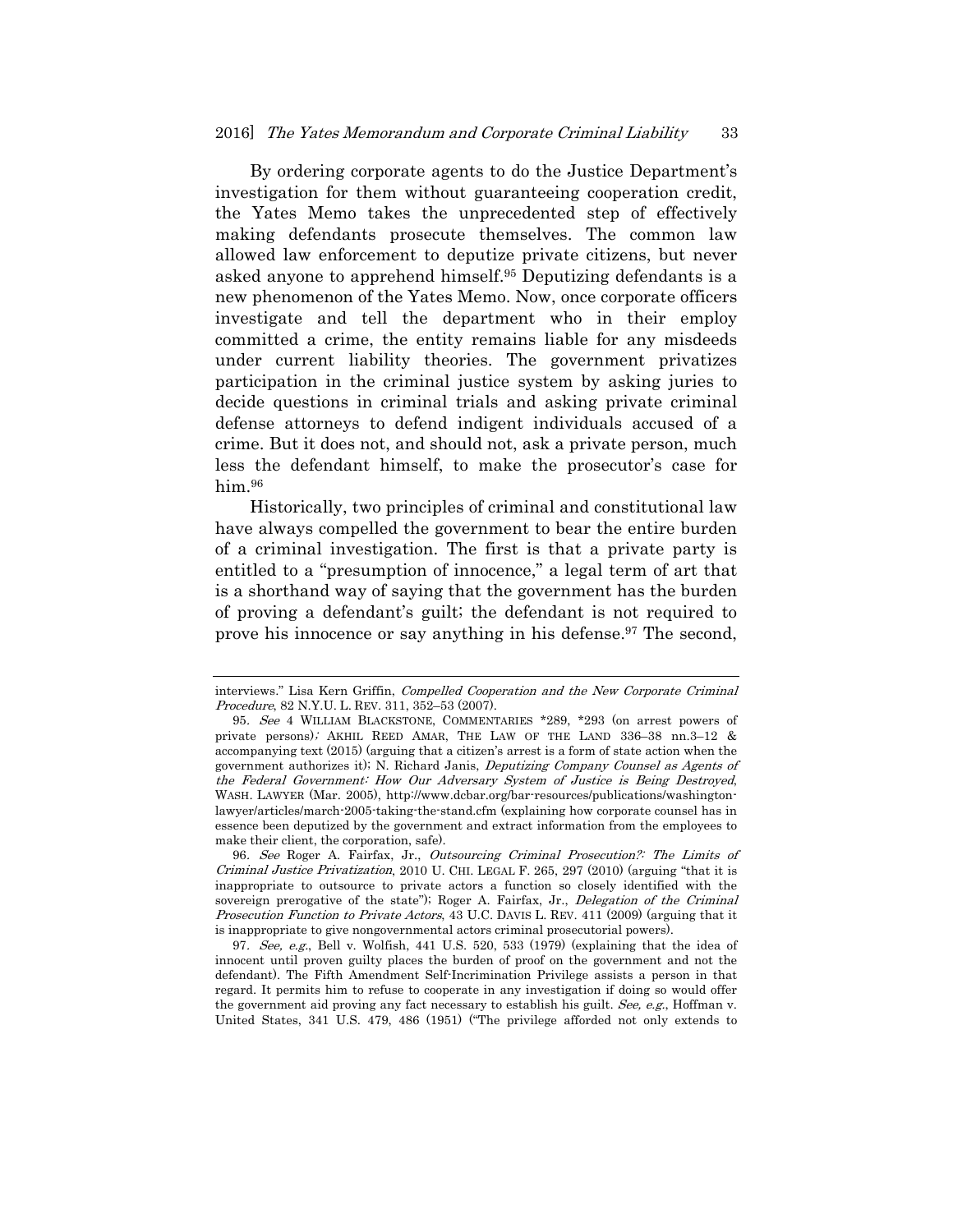related proposition is that the government has the burden of proving a defendant's guilt beyond a reasonable doubt.98 This burden is two-fold: the government must not only convince the jury to a state of near certitude of a defendant's guilt,<sup>99</sup> but also must adduce sufficient, admissible proof to withstand later judicial review of the jury's decision.100 To be sure, there are occasions in which the government may place demands on a defendant. For example, the government may require that a defendant provide notice before trial of a defense of alibi or insanity.101 Yet those narrow exceptions do not erode the premise that it is the government's burden to prove a defendant's guilt—a burden that it must carry without the defendant's cooperation.

Underestimating the Justice Department's determination to prosecute individual wrongdoers may prove unwise for three reasons. First, by telling prosecutors to force corporations to do their investigations for them, the Yates Memo provides a quick and easy alternative to leading an expensive investigation on their own.102 Second, while compliance and disclosure are the crux of the Yates Memo, real expectations of deliverables are matched with accountability mechanisms. Line attorneys will either build up satisfactory cases against individuals, or explain why they failed to do so to their supervisors.<sup>103</sup> And, because the Yates Memo compels civil and criminal attorneys to communicate with each other about pursuing convictions, there is peer

answers that would in themselves support a conviction under a federal criminal statute but likewise embraces those which would furnish a link in the chain of evidence needed to prosecute the claimant for a federal crime."); accord Ohio v. Reiner, 532 U.S. 17, 19 (2001) (explaining that the Fifth Amendment gives defendants the right to not incriminate themselves).

<sup>98</sup>. See, e.g., In re Winship, 397 U.S. 358, 361 (1970) (explaining how the burden of proving guilt beyond a reasonable doubt has been well established).

<sup>99</sup>. See, e.g., Victor v. Nebraska, 511 U.S. 1, 12 (1993) (explaining how beyond a reasonable doubt requires moral certainty).

<sup>100</sup>. See, e.g., Jackson v. Virginia, 443 U.S. 307, 318–19 (1979) (describing how beyond a reasonable doubt goes beyond convincing the jury and also require that the record of evidence reflects the satisfaction of this standard).

<sup>101.</sup> See, e.g., FED. R. CRIM. P. 12.1 (requiring a defendant to give advance notice of an alibi defense); 12.2 (same, insanity defense); 12.3 (public-authority defense); Williams v. Florida, 399 U.S. 78, 80–86 (1970) (upholding the constitutionality of an advance-notice-ofalibi requirement over a challenge based on the Fifth Amendment Self-Incrimination Clause).

<sup>102</sup>. See Larkin, Nonprosecution Agreements, supra note 10, at 13 n.32 (explaining how deputizing corporations to help the government in their investigations is necessary because of the burdens on law enforcement).

 <sup>103.</sup> Yates Memo, supra note 1, at 3–7; Gibson, Dunn & Crutcher LLP, supra note 66.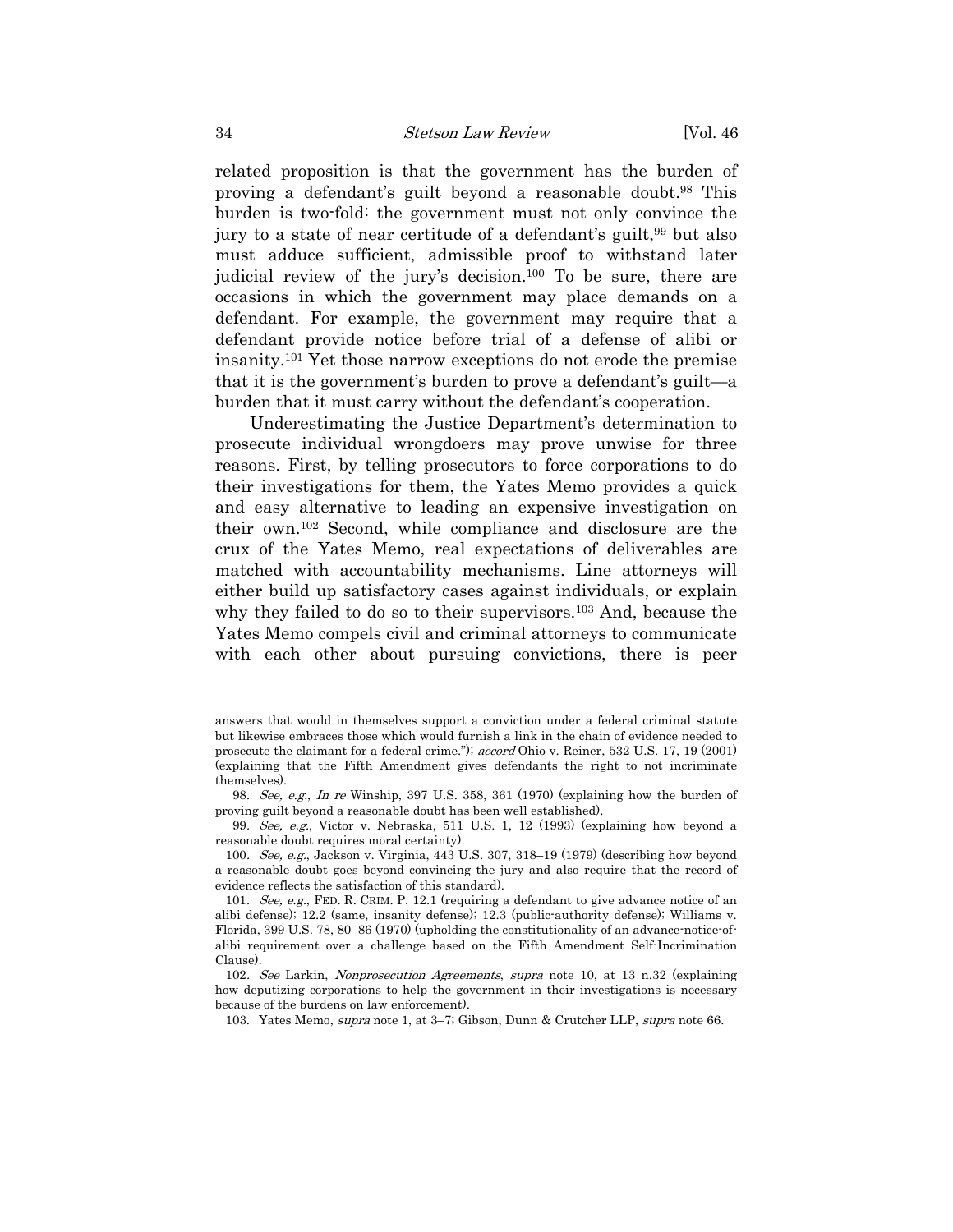accountability as well. Third, the Yates Memo explicitly requires prosecutors to "not release culpable individuals from civil or criminal liability when resolving a matter with a corporation" in the absence of "extraordinary circumstances or approved departmental policy."104 Any release requires the personal written approval of the relevant Assistant Attorney General or U.S. Attorney.105 If prosecutors resolve their case against a corporation before they conclude the investigation of individuals, the Yates Memo orders prosecutors to report on "potentially liable individuals," the status of investigations into their conduct, what work is yet undone, and the plan to finish the investigation before the statute of limitations has run—although that time can be extended through a tolling agreement if necessary.106 If prosecutors decide not to bring any charges against individuals, "the reasons for that determination must be memorialized and approved by the United States Attorney or Assistant Attorney General whose office handled the investigation, or their designees."107 Thus, individuals cannot run out the clock or hope the Justice Department just decides to pass them over. The real question then, is whether a corporation must give the department proof sufficient to establish a prima facie case of the guilt of both the individuals and the corporation itself, and how.

Because the Yates Memo does not guarantee to spare a corporation a settlement or conviction in exchange for doing the Justice Department's job, the Department forces corporations to hope that prosecutors will extend the company leniency.<sup>108</sup> If the

107. Yates Memo, supra note 1, at 6.

108. See Paul J. Larkin Jr., The Dangers of the "Trust Us" Approach to Statutory Interpretation, HERITAGE LEGAL MEMORANDUM NO. 93 (June 12, 2013), available at http://www.heritage.org/research/reports/2013/06/the-dangers-of-the-trust-us-approach-to-

 <sup>104.</sup> Yates Memo, supra note 1, at 5.

<sup>105</sup>. Id.

<sup>106</sup>. Id. at 5–6. A tolling agreement waives the defense of a statute of limitations so as not to rush the prosecutor into pressing charges before the time period expires. It may be thought advantageous when a settlement or cooperation credit seems more likely than not. See Brandon L. Garrett, The Corporate Criminal as Scapegoat, 101 VA. L. REV. 1789, 1841 (2015) (noting that "new DOJ guidance on charging individuals notes the problem of delays in corporate investigations, and suggests making 'all efforts' to charge culpable individuals within limitations periods or to obtain a tolling agreement or court order tolling the limitations period"); Michael J. Kaufman & John M. Wunderlich, Leave Time for Trouble: The Limitations Periods Under the Securities Laws, 40 J. CORP. L. 143, 191 (2014) (explaining how parties use tolling agreements to work around limitation periods); Jean Eaglesham, Regulators Try to Beat Clock in Rate Probe, WALL ST. J. (Sept. 19, 2012), http://www.wsj.com/articles/SB10000872396390443890304578006573853603846 (stating large financial firms tend to agree with a tolling agreement requests).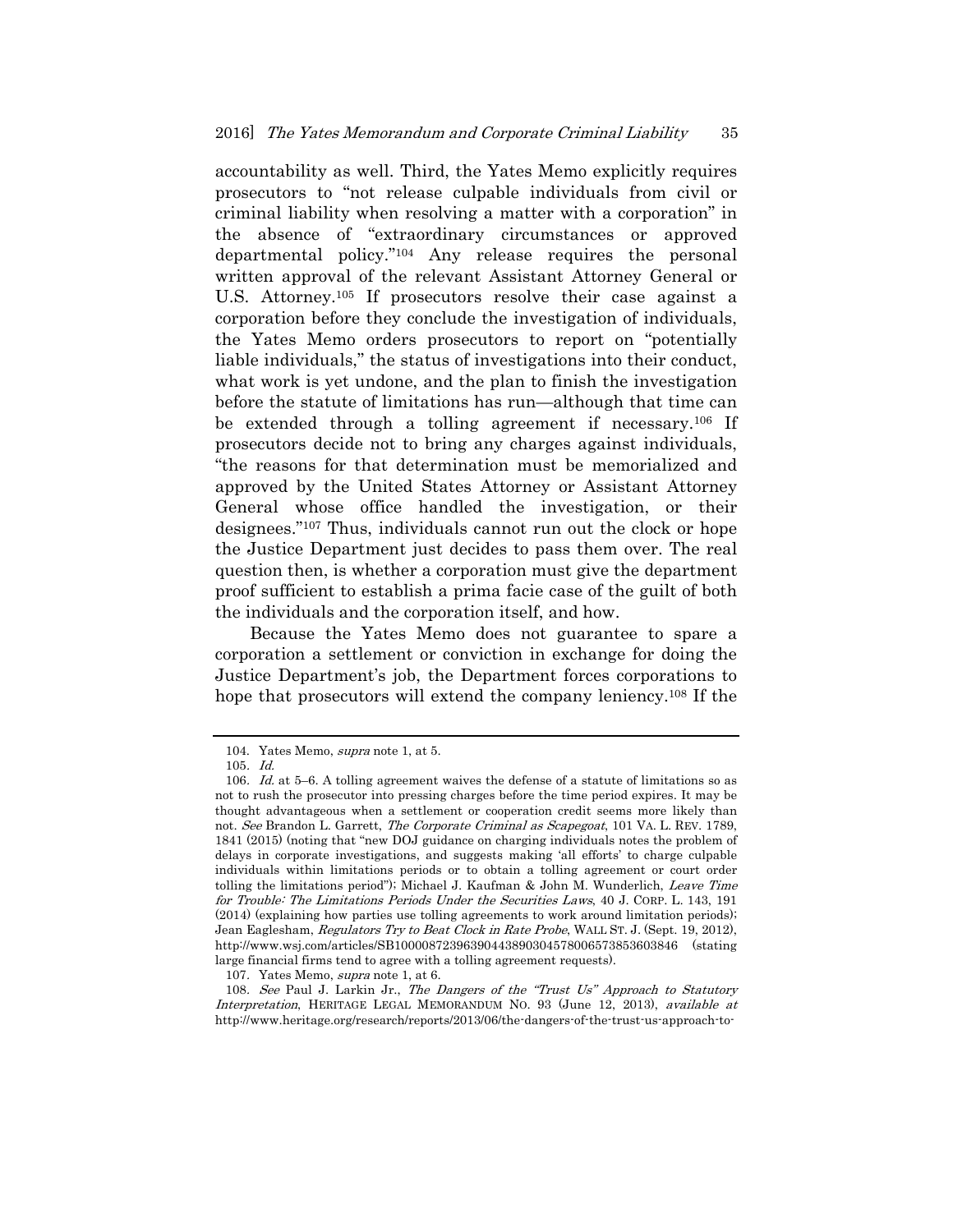Yates Memo does compel corporations to prove their own guilt without promising to forego a large financial settlement—which could be had if prosecutors simply write down the corporate entity as a co-defendant—then the Yates Memo would do little or nothing to improve the fate of corporations, shareholders, consumers, and innocent employees. The only incentive for corporate compliance seems to be that if a corporation does not "comply," it is absolutely certain that it will be severely punished.109

The Yates Memo calls for criminal and civil investigators from the Justice Department to coordinate their efforts through "routine communication."110 This can be tricky because statutes that regulate the exchange of secret and sensitive information, such as grand jury materials and personal data gathered by criminal prosecutors within the Justice Department, require that some information must not be shared between the Department's criminal and civil lawyers.111 The Department's Office of Legal Counsel, which advises the Attorney General on legal matters, recently published its opinion that Justice Department prosecutors do not have to tell the Inspector General—the office that Congress created for the specific purpose of auditing the Justice Department—how they use this information.112 With directions from the Deputy Attorney General to routinely

110. Yates Memo, supra note 1, at 2.

attachments/2015/07/23/2015-07-20-doj-oig-access.pdf (hereafter [OLC Op]).

112. See OLC Op., supra note 111 (explaining that the Office of Inspector General was created to aid the integrity of agencies within the executive branch).

statutory-interpretation (explaining how the corporations must rely on the "'conscience and circumspection in prosecuting officers"). See also Larkin, Public Choice Theory and Overcriminalization, supra note 25, at 777 ("One of the principal criticisms of overcriminalization, in fact, is that it transfers interpretive authority from courts to prosecutors. No one should be obliged to rely on prosecutorial discretion to avoid being charged with a crime.").

<sup>109</sup>. See Marshall L. Miller, Principal Deputy Assistant Att'y Gen. for the Criminal Division, Dep't of Justice, Remarks at the Global Investigation Review Program (Sept. 17, 2014) ("At the risk of being a little too Brooklyn, I'm going to be blunt. If you want full cooperation credit, make your extensive efforts to secure evidence of individual culpability the first thing you talk about when you walk in the door to make your presentation.").

<sup>111</sup>. See Ricciuti, supra note 70 (emphasizing "the harmonization between criminal and civil investigators" and its potential effects on corporate indemnification of civil suits brought by the DOJ against employees). Memorandum from Karl R. Thompson, Principal Deputy Assistant Att'y Gen.'s, Dep't of Justice Office of Legal Counsel, to Sally Quillian Yates, Deputy Att'y Gen., Dep't of Justice, The Department of Justice Inspector General's Access to Information Protected by the Federal Wiretap Act, Rule 6(e) of the Federal Rules of Criminal Procedure, and Section 626 of the Fair Credit Reporting Act (July 20, 2015), available at http://www.justice.gov/sites/default/files/olc/opinions/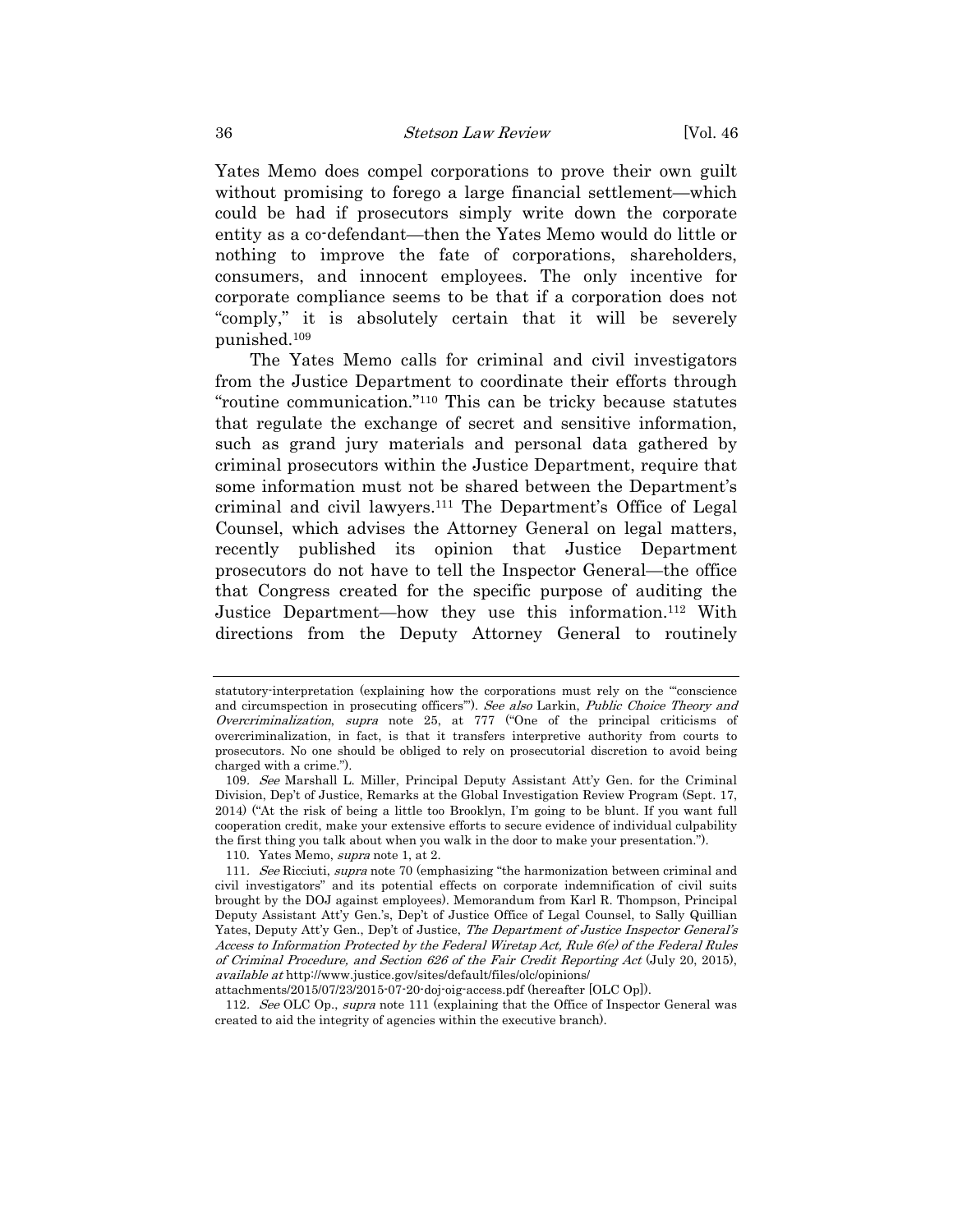exchange potentially secretive information between the civil and criminal branches and institutional avoidance of oversight, problems may arise in the way prosecutors handle the information of corporations and their employees.

Knowing that prosecutors—and in some potential circumstances third parties who may be market competitors<sup>113</sup> may have access to sensitive communications might hamper trust and full transparency between corporate executives, employees, and their attorneys. Knowledge that the Yates Memo instructs civil and criminal attorneys to work together to bring a civil suit against individuals, regardless of their ability to pay, might exacerbate that distrust.114 How the Justice Department's employees handle, or potentially mishandle, information within the agency may also affect attorney client relationships, directly and indirectly. The potential for civil liability could cause many corporate employees to clam up. In turn, this would diminish the corporation's ability to review past misconduct.115 Therefore, compelled disclosure might bring in less cooperation than voluntary disclosure.<sup>116</sup>

Implicit in the Justice Department's demand for corporations to turn over their bad apples is an admission that the Justice Department would rather not, or possibly could not, spend the

<sup>113</sup>. See GORDON, supra note 54:

In addition, the courts have yet to settle the quandary confronting many corporations deciding whether to waive legal protections to cooperate with the government, which is the risk that by selectively waiving those protections and producing protected material to the government, a corporation will be deemed to have waived its privileges and protections with regard to everyone else, including plaintiffs seeking the same information in private securities or derivative litigation against the company. A number of courts have held that a corporation's selective production of privileged or work product protected material to the government triggers a waiver in favor of third parties.

<sup>(</sup>citing In re Qwest Communications Int'l Inc., 450 F.3d 1179 (10th Cir. 2006), and Westinghouse Elec. Corp. v. Republic of the Phil., 951 F.2d 1414 (3d Cir. 1991)).

 <sup>114.</sup> Yates Memo, supra note 1, at 4–6. "In other words, the fact that an individual may not have sufficient resources to satisfy a significant judgment should not control the decision on whether to bring suit." Id. at 6.

<sup>115</sup>. See generally Ide, supra note 53 (arguing that government policies regarding waivers discourages internal investigations, which decreases the detection of misconduct); GORDON, supra note 54, at 42–43 (arguing that forcing corporation compliance with the government prevents corporate employees from discussing problems with company counsel).

<sup>116</sup>. See STEPTOE & JOHNSON LLP, supra note 70 (arguing that corporate employees cooperate less with internal investigations because of the knowledge that corporations are pressured into naming wrongdoers).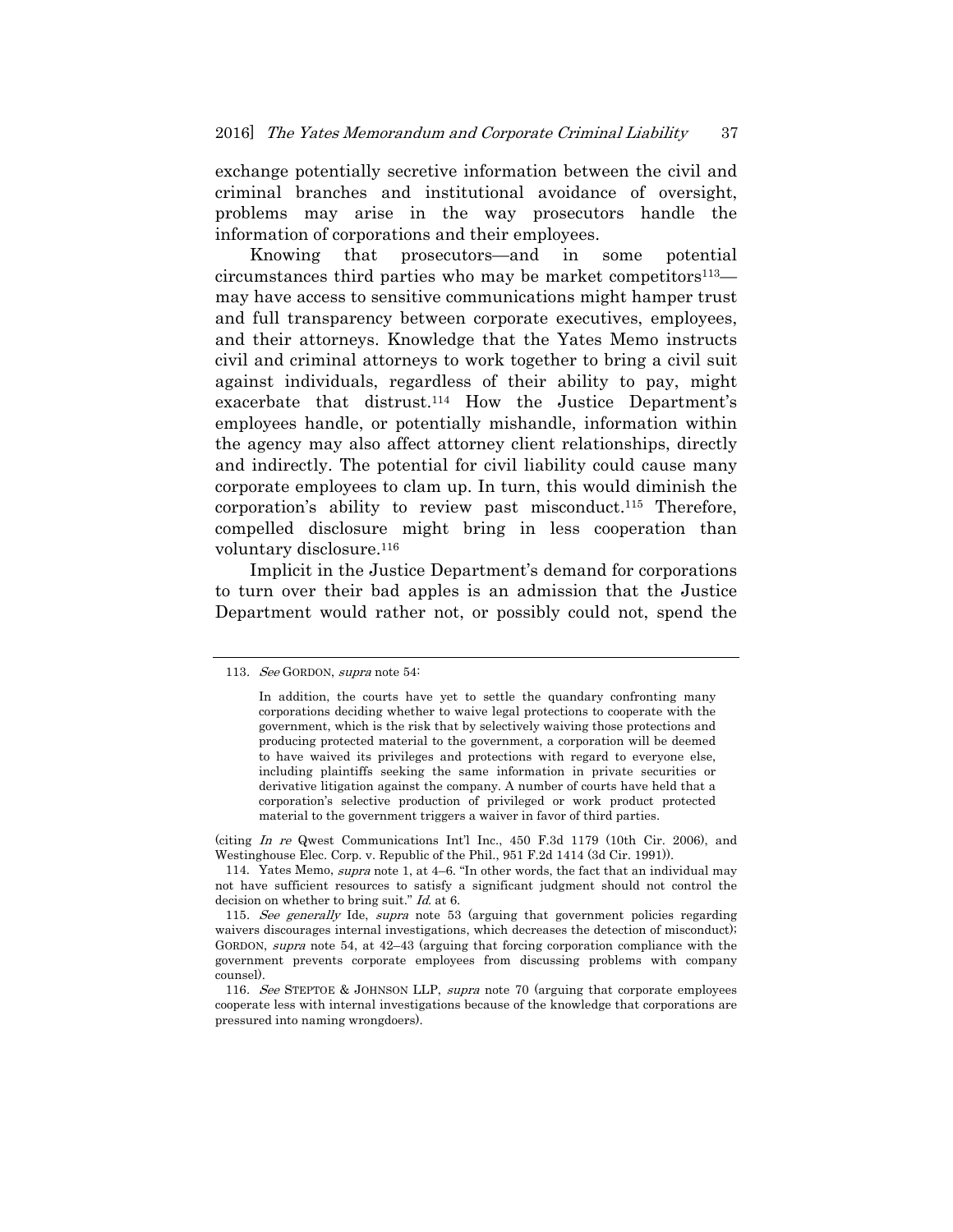time and resources to ferret them out on its own. Rather than seek additional resources from Congress, the Justice Department has shifted the burden onto corporations to investigate themselves. The Justice Department essentially asks the suspect (and to some, if you are suspected of something, you are probably guilty of something117) to substantiate the accusation and turn itself in. While there are significant obstacles to evidence gathering that are unique to corporate wrongdoing, which slow the pace and raise the cost of investigations, the Justice Department has never said that it is incapable of identifying individual wrongdoers within a corporation. In fact, it regularly does identify them, and its vast resources suggest that it readily could do so at a higher rate, if that were its sole ambition.<sup>118</sup>

It would be far better for the Justice Department to honestly tell Congress what additional resources it needs. The Justice Department should invest in identifying what the missing evidence in corporate investigations there may be and devote the resources to finding it, instead of forcing corporations to do the job for themselves. The latter, present approach risks the harmful consequences of eroding fundamental legal privileges: the attorney-client privilege, the attorney work-product doctrine, and the self-incrimination privilege.

#### IV. CONCLUSION

Tom Sawyer taught us that the easiest way to get a job done is to trick someone else into doing it for you.119 The Justice Department has gone a step further. Instead of relying on guile, Yates has decided to add coercion to the toolkit that Department lawyers may use when investigating corporate wrongdoing. Drawing as much on the rhetorical talents of Don Vito Corleone as those used by Tom Sawyer, Yates has directed Justice

<sup>117</sup>. See Julie R. O'Sullivan, supra note 27, at 34 ("[U]nder the federal code and regulations, the crimes that can be charged in white-collar cases are virtually limitless and very malleable. The breadth and flexibility of the criminal code allows prosecutors to charge the corporation in almost any case in which any arguable skullduggery is uncovered.") (citing Julie R. O'Sullivan, The Federal Criminal "Code" is a Disgrace: Obstruction Statutes as Case Study, 96 J. CRIM. L. & CRIMINOLOGY 643, 660 (2006)).

 <sup>118.</sup> The DOJ's annual prosecutions and convictions can be read in their annual statistics reports. See Annual Statistical Reports, supra note 71 (providing statistical data of cases handled by United States Attorneys).

 <sup>119.</sup> MARK TWAIN, THE ADVENTURE OF TOM SAWYER Ch. 11 (1876) (the fence-painting episode).